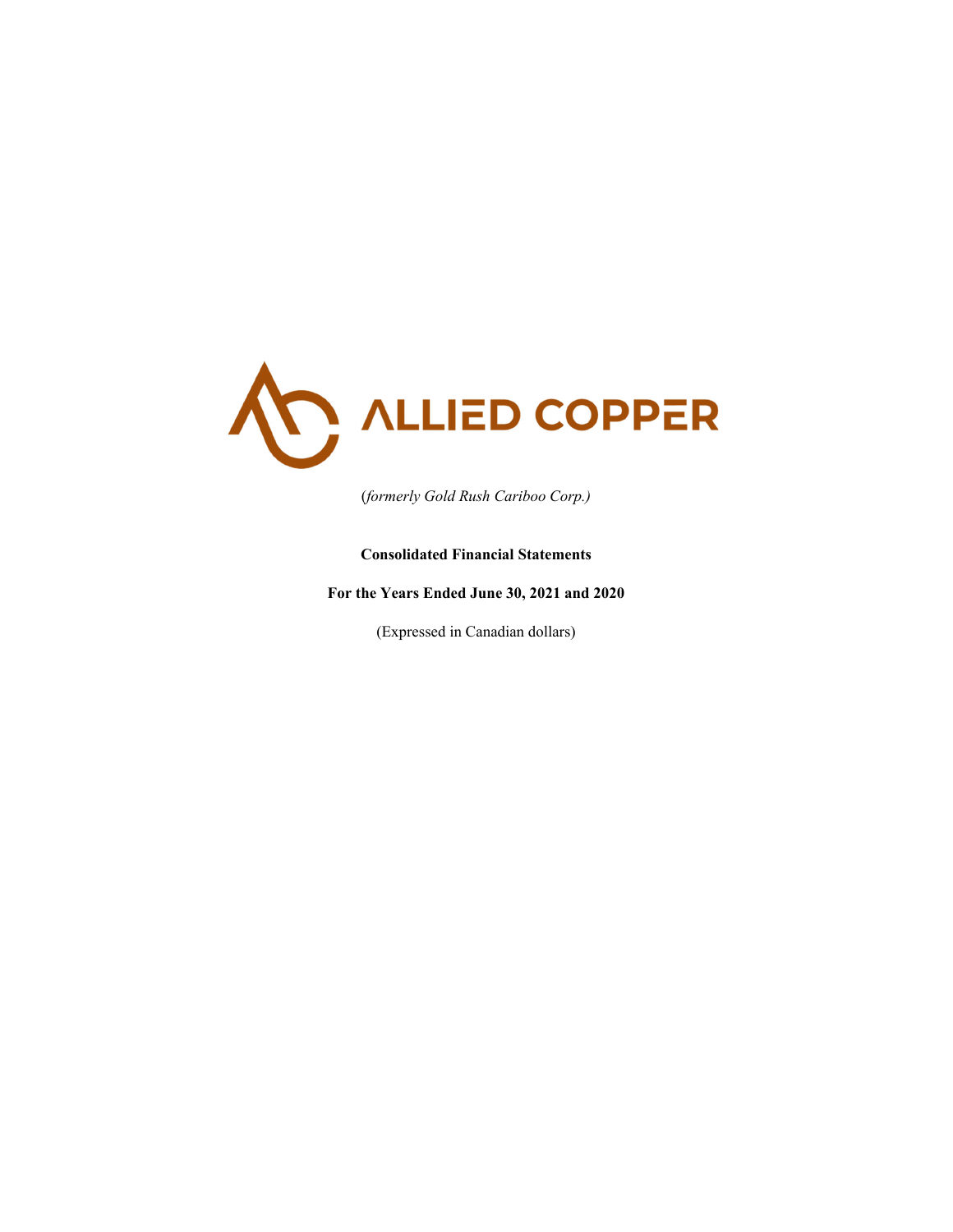# $S & W L L P$ **Chartered Professional Accountants**

91 Skyway Avenue, Suite 105 Toronto, Ontario M9W 6R5 Tel: (416) 979-7444 Fax: (416) 979-8432 email: info@swcpas.ca www.swcpas.ca

# **INDEPENDENT AUDITOR'S REPORT**

# **To the Shareholders of Allied Copper Corp. (Formerly Gold Rush Cariboo Corp.)**

## **Opinion**

We have audited the consolidated financial statements of **Allied Copper Corp. (Formerly Gold Rush Cariboo Corp.)** (the Company), which comprise the consolidated statements of financial position as at June 30, 2021 and June 30, 2020, and the consolidated statements of loss and comprehensive loss, consolidated statements of changes in shareholders' equity (deficiency) and consolidated statements of cash flows for the years then ended, and notes to the consolidated financial statements, including a summary of significant accounting policies.

In our opinion, the accompanying consolidated financial statements present fairly, in all material respects, the consolidated financial position of the Company as at June 30, 2021 and June 30, 2020, and its consolidated financial performance and its consolidated cash flows for the years then ended in accordance with International Financial Reporting Standards (IFRS).

# **Basis for Opinion**

We conducted our audit in accordance with Canadian generally accepted auditing standards (Canadian GAAS). Our responsibilities under those standards are further described in the *Auditor's Responsibilities for the Audit of the Consolidated Financial Statements* section of our report. We are independent of the Company in accordance with the ethical requirements that are relevant to our audit of the consolidated financial statements in Canada, and we have fulfilled our other ethical responsibilities in accordance with these requirements. We believe that the audit evidence we have obtained is sufficient and appropriate to provide a basis for our opinion.

# **Material Uncertainty Related to Going Concern**

Without qualifying our opinion, we draw attention to Note 1 to the consolidated financial statements which describes matters and conditions that indicate the existence of a material uncertainty that may cast significant doubt about the Company's ability to continue as a going concern.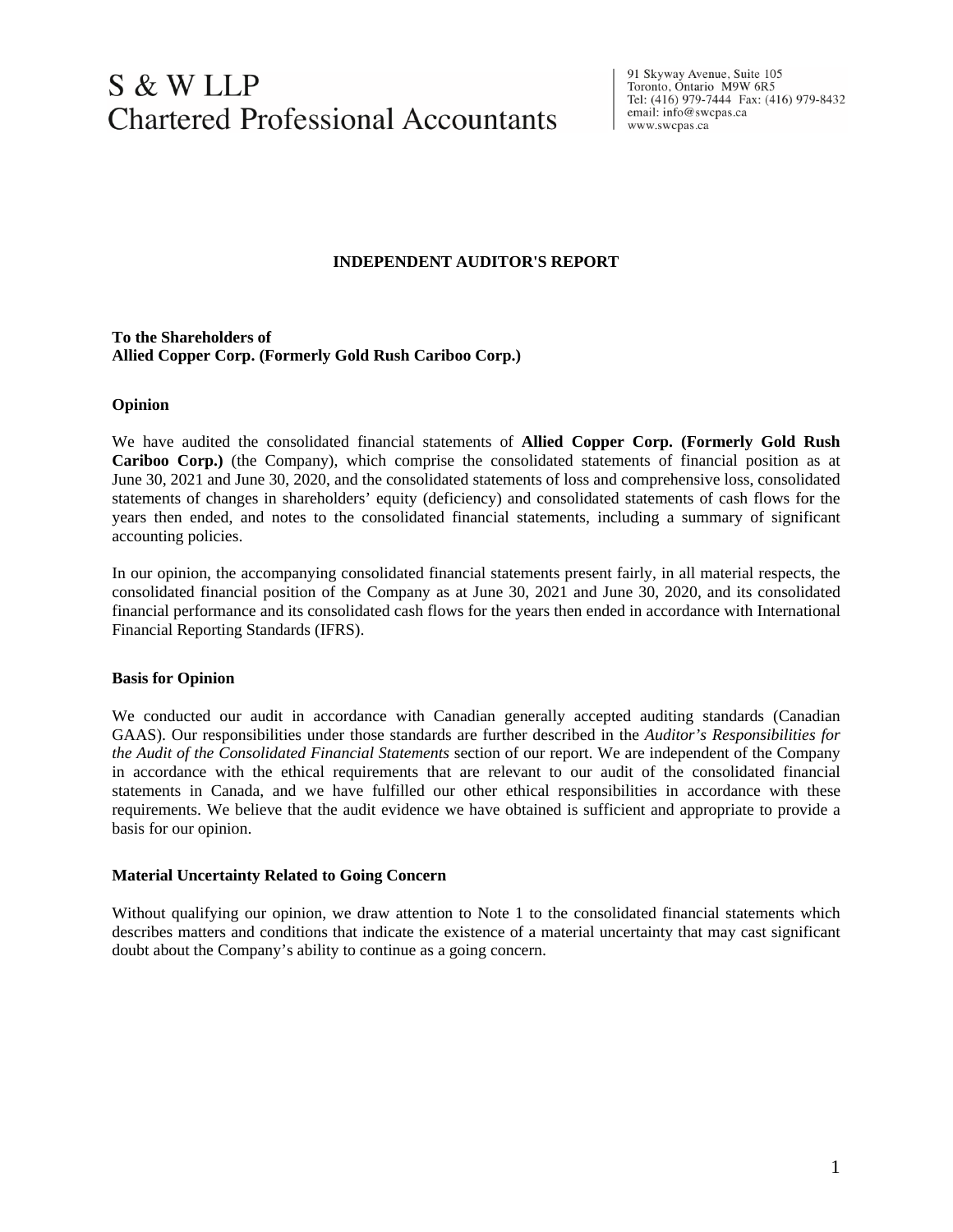# **Other Information**

Management is responsible for the other information. The other information comprises:

Management's Discussion and Analysis

Our opinion on the consolidated financial statements does not cover the other information and we do not express any form of assurance conclusion thereon. In connection with our audit of the consolidated financial statements, our responsibility is to read the other information identified above and, in doing so, consider whether the other information is materially inconsistent with the consolidated financial statements or our knowledge obtained in the audit, or otherwise appears to be materially misstated.

We obtained the Management's Discussion and Analysis prior to the date of this auditor's report. If, based on the work we have performed on this other information, we conclude that there is a material misstatement of this other information, we are required to report that fact in this auditor's report. We have nothing to report in this regard.

# **Responsibilities of Management and Those Charged with Governance for the Consolidated Financial Statements**

Management is responsible for the preparation and fair presentation of the consolidated financial statements in accordance with IFRS, and for such internal control as management determines is necessary to enable the preparation of consolidated financial statements that are free from material misstatement, whether due to fraud or error.

In preparing the consolidated financial statements, management is responsible for assessing the Company's ability to continue as a going concern, disclosing, as applicable, matters related to going concern and using the going concern basis of accounting unless management either intends to liquidate the Company or to cease operations, or has no realistic alternative but to do so.

Those charged with governance are responsible for overseeing the Company's financial reporting process.

# **Auditor's Responsibilities for the Audit of the Consolidated Financial Statements**

Our objectives are to obtain reasonable assurance about whether the consolidated financial statements as a whole are free from material misstatement, whether due to fraud or error, and to issue an auditor's report that includes our opinion. Reasonable assurance is a high level of assurance, but is not a guarantee that an audit conducted in accordance with Canadian GAAS will always detect a material misstatement when it exists. Misstatements can arise from fraud or error and are considered material if, individually or in the aggregate, they could reasonably be expected to influence the economic decisions of users taken on the basis of these consolidated financial statements.

As part of an audit in accordance with Canadian GAAS, we exercise professional judgement and maintain professional skepticism throughout the audit. We also:

- Identify and assess the risks of material misstatement of the consolidated financial statements, whether due to fraud or error, design and perform audit procedures responsive to those risks, and obtain audit evidence that is sufficient and appropriate to provide a basis for our opinion. The risk of not detecting a material misstatement resulting from fraud is higher than for one resulting from error, as fraud may involve collusion, forgery, intentional omissions, misrepresentations, or the override of internal control.
- Obtain an understanding of internal control relevant to the audit in order to design audit procedures that are appropriate in the circumstances, but not for the purpose of expressing an opinion on the effectiveness of the Company's internal control.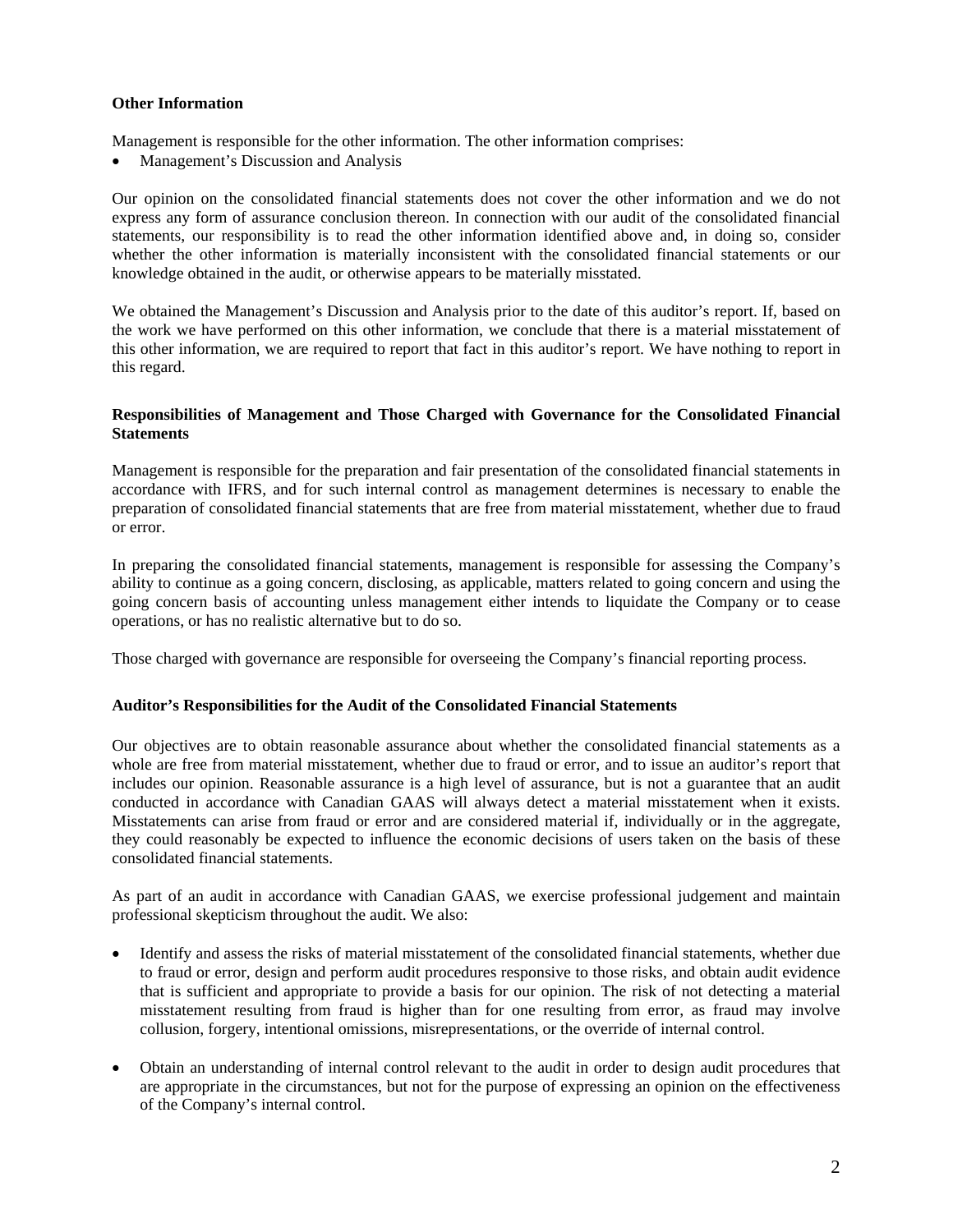- Evaluate the appropriateness of accounting policies used and the reasonableness of accounting estimates and related disclosures made by management.
- Conclude on the appropriateness of management's use of the going concern basis of accounting and, based on the audit evidence obtained, whether a material uncertainty exists related to events or conditions that may cast significant doubt on the Company's ability to continue as a going concern. If we conclude that a material uncertainty exists, we are required to draw attention in our auditor's report to the related disclosures in the consolidated financial statements or, if such disclosures are inadequate, to modify our opinion. Our conclusions are based on the audit evidence obtained up to the date of our auditor's report. However, future events or conditions may cause the Company to cease to continue as a going concern.
- Evaluate the overall presentation, structure and content of the consolidated financial statements, including the disclosures, and whether the consolidated financial statements represent the underlying transactions and events in a manner that achieves fair presentation.

We communicate with those charged with governance regarding, among other matters, the planned scope and timing of the audit and significant audit findings, including any significant deficiencies in internal control that we identify during our audit.

We also provide those charged with governance with a statement that we have complied with relevant ethical requirements regarding independence, and to communicate with them all relationships and other matters that may reasonably be thought to bear on our independence, and where applicable, related safeguards.

The engagement partner on the audit resulting in this independent auditor's report is Howard Wolle.

 $\mathcal{A} \cdot \mathcal{N}$  LLP

October 28, 2021 S & W LLP Toronto, Canada Chartered Professional Accountants, Licensed Public Accountants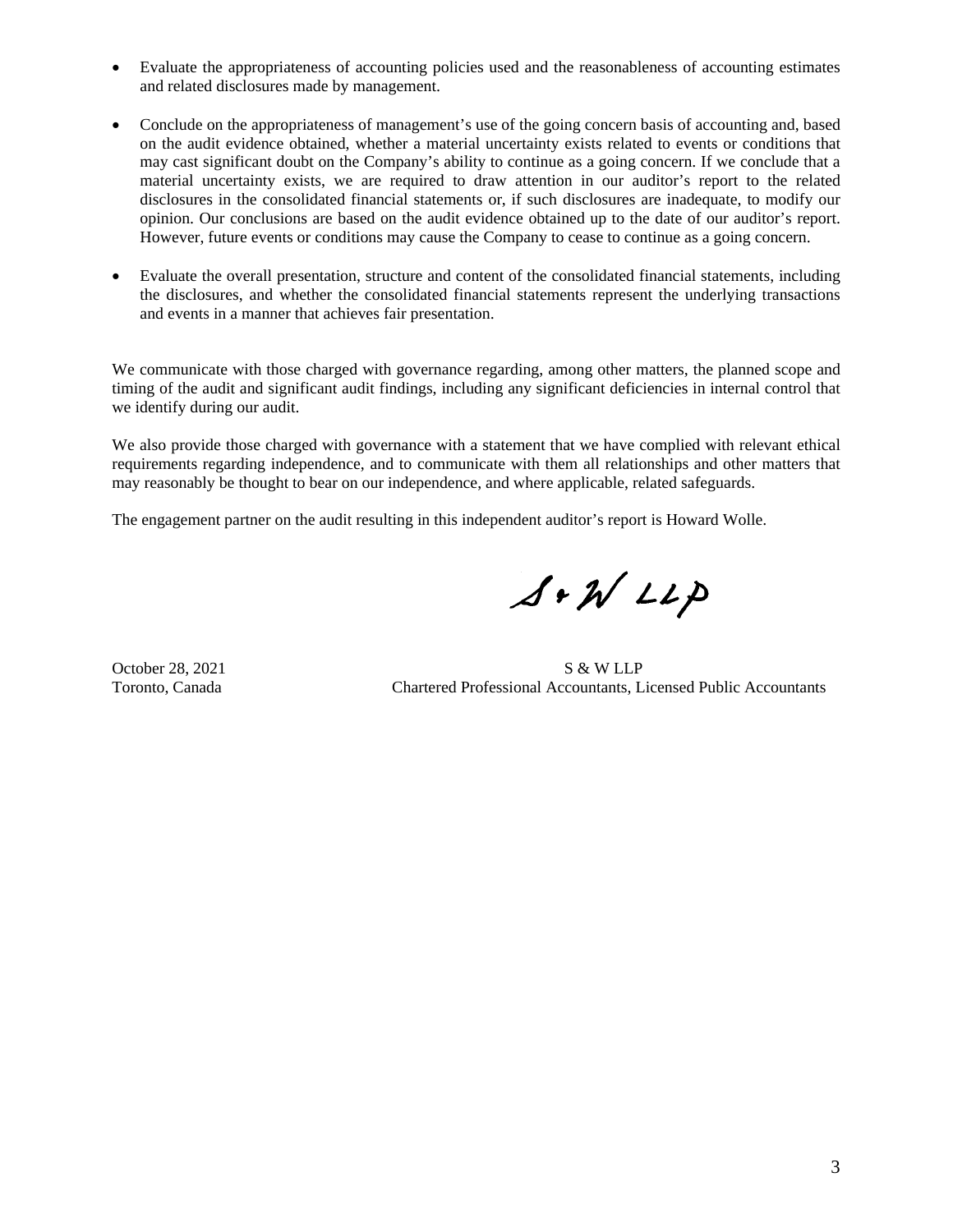# **ALLIED COPPER CORP.** *(formerly Gold Rush Cariboo Corp.)* CONSOLIDATED STATEMENTS OF FINANCIAL POSITION

As at June 30, 2021 and 2020

(Expressed in Canadian dollars)

|                                                         | Note | 2021           | 2020         |
|---------------------------------------------------------|------|----------------|--------------|
|                                                         |      | \$             | \$           |
| <b>ASSETS</b>                                           |      |                |              |
| Current                                                 |      |                |              |
| Cash                                                    |      | 2,903,555      | 7,547        |
| Goods and sales tax receivable                          |      | 76,426         | 26,637       |
| Prepaid expenses and deposits                           | 5    | 432,812        | 6,300        |
|                                                         |      | 3,412,793      | 40,484       |
|                                                         |      |                |              |
| Property, plant and equipment                           | 6    |                |              |
| Mining equipment                                        | 6    |                | 1            |
| Right-of-use asset                                      | 6    | 33,669         | 70,400       |
| Mining property and rights acquisition costs            | 7    |                |              |
| <b>Total assets</b>                                     |      | 3,446,464      | 110,888      |
|                                                         |      |                |              |
| <b>LIABILITIES</b>                                      |      |                |              |
| Current                                                 |      |                |              |
| Accounts payable and accrued liabilities                | 8,12 | 615,947        | 703,234      |
| Interest payable                                        | 9    | 172,186        | 126,986      |
| Convertible promissory note payable                     | 9    | 2,250,000      | 2,250,000    |
| Current portion of lease liability                      | 10   | 36,390         | 36,780       |
|                                                         |      | 3,074,523      | 3,117,000    |
|                                                         |      |                |              |
| Lease liability                                         | 10   |                | 36,390       |
| <b>Total liabilities</b>                                |      | 3,074,523      | 3,153,390    |
|                                                         |      |                |              |
| <b>SHAREHOLDERS' EQUITY (DEFICIENCY)</b>                |      |                |              |
| Share capital                                           | 11   | 10,529,052     | 7,342,715    |
| Equity component of convertible promissory note payable | 9    | 984,700        | 984,700      |
| Warrant reserves                                        | 11   | 1,193,148      | 1,170,761    |
| Share-based payments reserve                            | 11   |                | 453,754      |
| Contributed surplus                                     |      | 4,321,558      | 2,697,043    |
| Deficit                                                 |      | (16, 656, 517) | (15,691,475) |
| Total shareholders' equity (deficiency)                 |      | 371,941        | (3,042,502)  |
| Total liabilities and shareholders' equity (deficiency) |      | 3,446,464      | 110,888      |

Nature of operations and going concern (Note 1) Commitments and contingencies (Note 15) Subsequent events (Note 18)

Approved on behalf of the Board by:

*"Richard Tremblay" "Warner Uhl"* 

*Director* **Director** 

*The accompanying notes are an integral part of these consolidated financial statements.*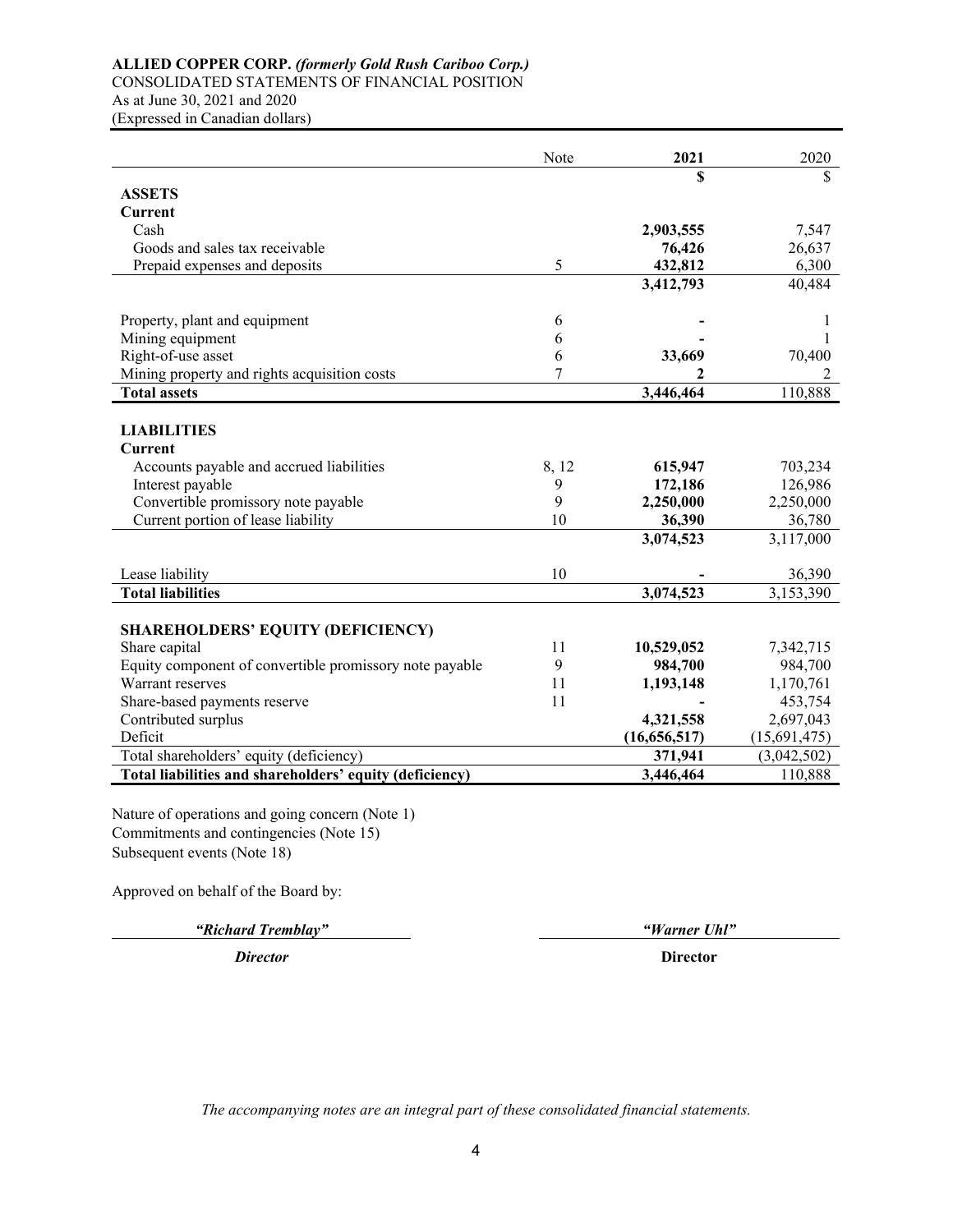# **ALLIED COPPER CORP.** *(formerly Gold Rush Cariboo Corp.)*

#### CONSOLIDATED STATEMENTS OF LOSS AND COMPREHENSIVE LOSS

For the years ended June 30, 2021 and 2020

(Expressed in Canadian dollars, except number of shares)

|                                             | Note  | 2021      | 2020      |
|---------------------------------------------|-------|-----------|-----------|
|                                             |       | \$        | \$        |
| <b>Operating expenses</b>                   |       |           |           |
| Amortization expense on right-of-use asset  | 6     | 36,731    | 36,731    |
| Consulting fees                             | 12,15 | 197,845   | 167,636   |
| Exploration and evaluation expenditures     | 4     | 101,082   | 112,664   |
| Filing and transfer fees                    |       | 74,128    | 24,325    |
| General and administrative                  |       | 26,978    | 38,466    |
| Interest on convertible promissory note     | 9     | 45,200    | 4,997     |
| Interest on lease liability                 | 10    | 4,524     | 7,343     |
| Investor relations                          |       | 44,199    | 9,254     |
| Impairment of property, plant and equipment | 6     | 2         | 22,007    |
| Marketing and promotion                     |       | 51,859    |           |
| Professional fees                           |       | 107,619   | 44,168    |
| Loss before other items                     |       | 690,167   | 467,591   |
| Other expense                               |       |           |           |
| Loss on debt settlement                     | 11    | 274,875   |           |
| Loss on convertible promissory note         | 11    |           | 776,071   |
| Loss and comprehensive loss                 | 9     | 965,042   | 1,243,662 |
|                                             |       |           |           |
| Loss per share                              |       |           |           |
| Basic and diluted                           |       | 0.17      | 0.47      |
| Weighted average common shares outstanding  |       |           |           |
| Basic and diluted                           |       | 5,748,018 | 2,642,160 |

*The accompanying notes are an integral part of these consolidated financial statements.*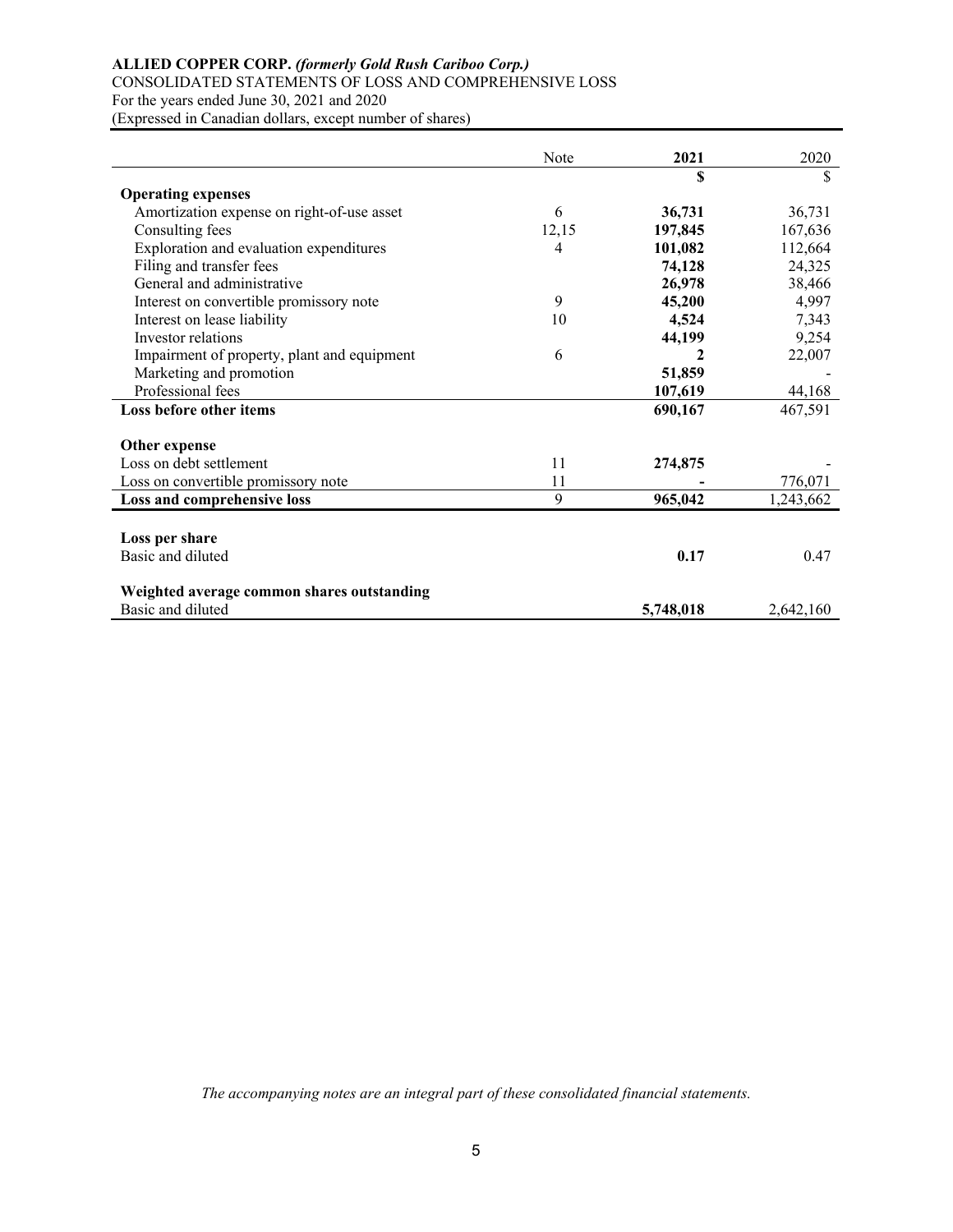#### **ALLIED COPPER CORP.** *(formerly Gold Rush Cariboo Corp.)*

CONSOLIDATED STATEMENTS OF CHANGES IN SHAREHOLDERS' EQUITY (DEFICIENCY)

(Expressed in Canadian dollars, except number of shares)

|                                        |       |            |            | Equity      |                |                |             |                |               |
|----------------------------------------|-------|------------|------------|-------------|----------------|----------------|-------------|----------------|---------------|
|                                        |       |            |            | component   |                |                |             |                |               |
|                                        |       |            |            | of          |                | Share-         |             |                | Total         |
|                                        |       |            |            | convertible |                | based          |             |                | shareholders' |
|                                        |       | Common     | Share      | promissory  | Warrant        | payments       | Contributed |                | equity        |
|                                        | Note  | shares     | capital    | note        | reserves       | reserve        | surplus     | Deficit        | (deficiency)  |
|                                        |       | #          |            |             | \$             |                |             |                |               |
| As at June 30, 2019                    |       | 2,642,082  | 7,342,715  | 984,700     | 1,183,961      | 453,754        | 2,683,843   | (14, 447, 813) | (1,798,840)   |
| Expiry of warrants                     | 11(e) |            |            |             | (13,200)       |                | 13,200      |                |               |
| Loss for the year                      |       |            |            |             |                |                |             | (1,243,662)    | (1,243,662)   |
| As at June 30, 2020                    |       | 2,642,082  | 7,342,715  | 984,700     | 1,170,761      | 453,754        | 2,697,043   | (15,691,475)   | (3,042,502)   |
| Exchange of special<br>warrants        | 11(c) | 7,333,333  | 1,268,848  |             | 643,999        |                |             |                | 1,912,847     |
| Shares issued for private<br>placement | 11(c) | 8,333,333  | 1,917,489  |             | 549,149        |                |             |                | 2,466,638     |
| Expiry of warrants                     | 11(e) |            |            | Ξ.          | (1, 170, 761)  | $\blacksquare$ | 1,170,761   |                |               |
| Cancellation of stock                  | 11(f) |            |            |             |                |                |             |                |               |
| options                                |       |            |            |             | $\blacksquare$ | (453, 754)     | 453,754     |                |               |
| Loss for the year                      |       |            |            |             |                |                |             | (965, 042)     | (965, 042)    |
| As at June 30, 2021                    |       | 18,308,748 | 10,529,052 | 984,700     | 1,193,148      |                | 4,321,558   | (16, 656, 517) | 371,941       |

*The accompanying notes are an integral part of these consolidated financial statements.*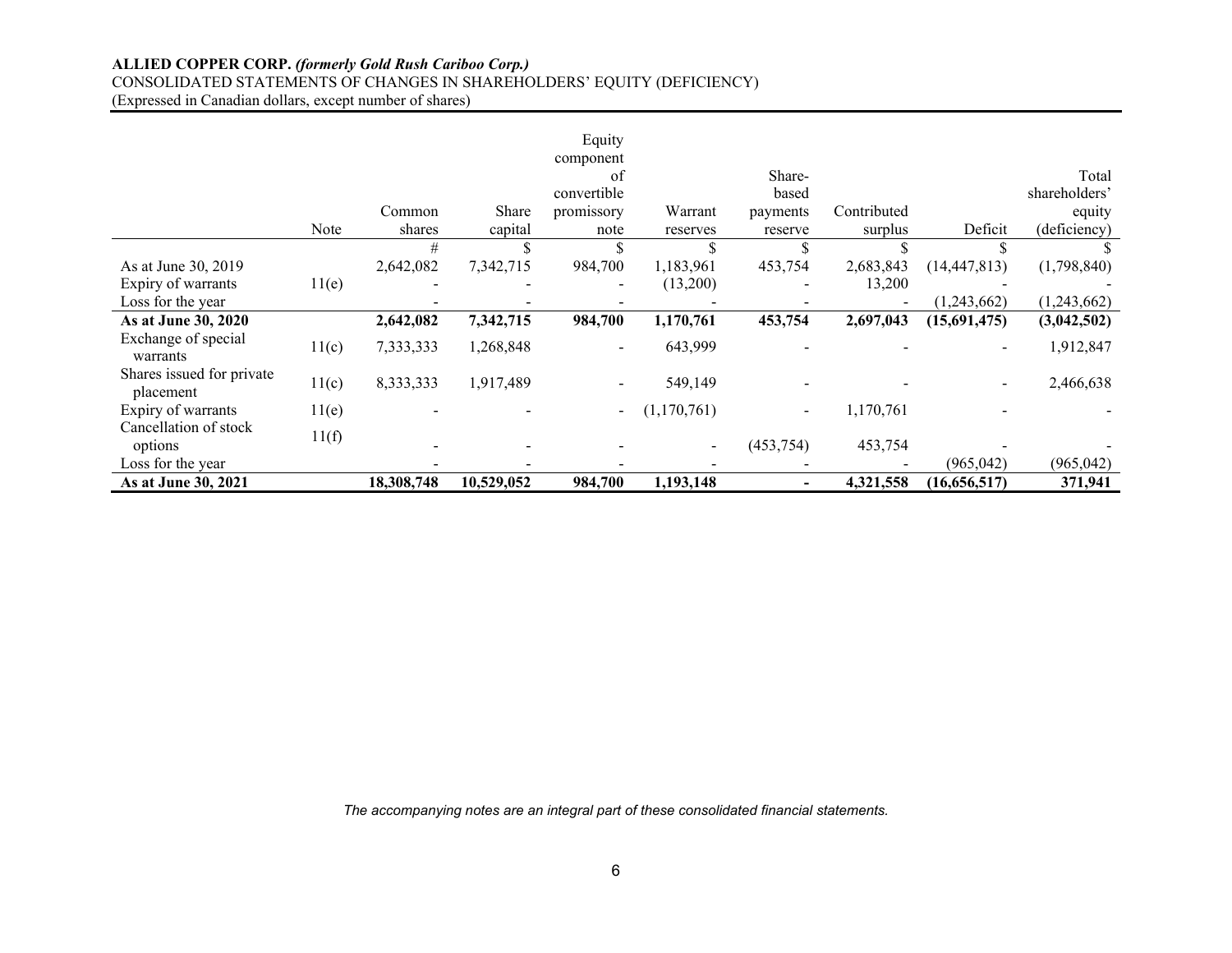# **ALLIED COPPER CORP.** *(formerly Gold Rush Cariboo Corp.)* CONSOLIDATED STATEMENTS OF CASH FLOWS For the years ended June 30, 2021 and 2020 (Expressed in Canadian dollars)

|                                                                          | 2021       | 2020        |
|--------------------------------------------------------------------------|------------|-------------|
|                                                                          | \$         | S           |
| <b>OPERATING ACTIVITIES</b>                                              |            |             |
| Net loss                                                                 | (965, 042) | (1,243,662) |
| Items not affecting cash                                                 |            |             |
| Amortization expense on right-of-use asset                               | 36,731     | 36,731      |
| Interest expense on convertible promissory note                          | 45,200     | 4,997       |
| Interest expense on lease liability                                      | 4,524      | 7,343       |
| Impairment of property, plant and equipment                              | 2          | 22,007      |
| Loss on convertible promissory note                                      |            | 776,071     |
| Change in provision                                                      | (46, 822)  |             |
| Loss on debt settlement                                                  | 274,875    |             |
| Changes in non-cash working capital                                      |            |             |
| Goods and sales tax receivable                                           | (49,789)   | (6,490)     |
| Prepaid expenses and deposits                                            | (426, 512) | (6,300)     |
| Accounts payable and accrued liabilities                                 | 417,660    | 428,077     |
| Net cash (used in) provided by operating activities                      | (709, 173) | 18,774      |
| <b>FINANCING ACTIVITIES</b>                                              |            |             |
| Proceeds from private placements, net of share issue costs               | 2,466,638  |             |
| Proceeds from issuance of special warrants, net of share issued<br>costs | 1,179,847  |             |
| Principal lease liability payments                                       | (36,780)   | (33,962)    |
| Interest paid on lease liability                                         | (4,524)    | (7, 343)    |
| Net cash provided by (used in) financing activities                      | 3,605,181  | (41,305)    |
|                                                                          |            |             |
| Net change in cash and restricted cash                                   | 2,896,008  | (22, 531)   |
| Cash, beginning of year                                                  | 7,547      | 30,078      |
| Cash, end of year                                                        | 2,903,555  | 7,547       |
|                                                                          |            |             |

# **SUPPLEMENTAL CASH FLOW INFORMATION**

| Special warrants issued for debt | 458.125 |  |
|----------------------------------|---------|--|
| Incomes taxes paid in cash       |         |  |

*The accompanying notes are an integral part of these consolidated financial statements*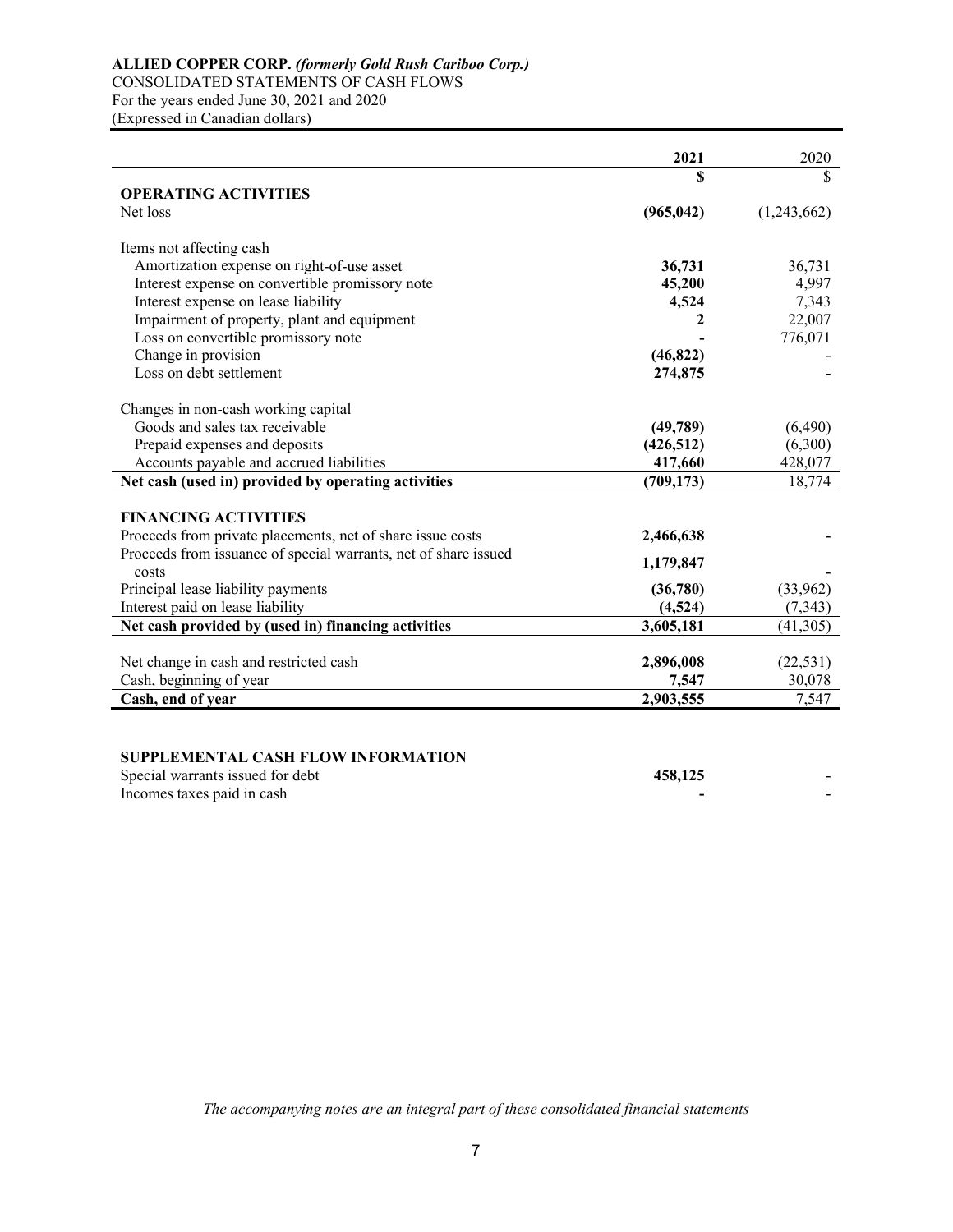# **1. NATURE OF OPERATIONS AND GOING CONCERN**

Allied Copper Corp. (formerly Gold Rush Cariboo Corp.) (the "Company") is principally engaged in the acquisition and exploration of mineral properties in North America. The Company is in the process of exploring its resource properties and has not yet determined whether these properties contain enough mineral deposits, such that their recovery would be economically viable. The Company trades on the TSX Venture Exchange under the symbol CPR. The address of the Company's corporate office and principal place of business is 520 – 999 West Hastings Street, Vancouver, British Columbia, Canada V6C 2W2.

Subsequent to June 30, 2021, the Company completed the definitive agreement with 1269280 B.C. Ltd. through its wholly owned subsidiary 1303288 B.C. Ltd. (see Notes 4 and 18). Pursuant to the agreement 1269280 B.C. Ltd. will acquire control of the Company through a reverse takeover acquisition.

The Company has taken steps to verify title to the properties on which it is conduction exploration and in which it has an interest, in accordance with industry standards for the current stage of exploration of such properties; however, these procedures do not guarantee the Company's title. Property title may be subject to unregistered prior agreements and non-compliance with regulatory requirements.

On April 5, 2021, under Article of Amendment, the Company changed its name to Allied Copper Corp. Additionally, the Company consolidated its issued and outstanding common shares on the basis of 15 pre-consolidation common shares to 1 post consolidation common share. All information relating to basic and diluted loss per share, issued and outstanding common shares, and per share amounts in these consolidated financial statements have been adjusted retroactively to reflect the share consolidation.

These consolidated financial statements (the "financial statements") have been prepared on a going concern basis, which contemplates that the Company will be able to realize its assets and discharge its liabilities in the normal course of business. The business of mining and exploring for minerals involves a high degree of risk and there can be no assurance that current exploration programs will result in profitable mining operations and the Company has incurred significant losses to date resulting in a cumulative deficit of \$16,656,517 as at June 30, 2021 (June 30, 2020 - \$15,691,475). The recoverability of the carrying value of exploration properties and the Company's continued existence is dependent upon preservation of its interest in the underlying properties, the discovery of economically recoverable reserves, the achievement of profitable operations, or the ability of the Company to raise alternative financing, if necessary, or alternatively upon the Company's ability to dispose of its interest on an advantageous basis. Changes in future conditions could require material write-downs of the carrying values.

The Company is subject to risks and challenges similar to companies in a comparable stage of exploration and development. As a result of these risks, there is significant doubt as to the appropriateness of the going concern assumption. There is no assurance that the Company's funding initiatives will continue to be successful, and these financial statements do not reflect the adjustments to the carrying values of assets and liabilities and the reported expenses and statements of financial position classifications that would be necessary if the going concern assumption was inappropriate. These adjustments could be material. The Company will have to raise additional funds to advances its exploration and development efforts and, while it has been successful in doing so in the past, there can be no assurance that it will be able to do so in the future. As of June 30, 2021, the Company had current assets of \$3,412,793 (June 30, 2020 - \$40,484) to cover current liabilities of \$3,074,523 (June 30, 2020 - \$3,117,000). The Company has no proven history of performance, earnings or success. These conditions raise material uncertainties which cast significant doubt as to whether the Company will be able to continue as a going concern over the next 12 months should it not be able to obtain the necessary financing to fund exploration programs and working capital requirements.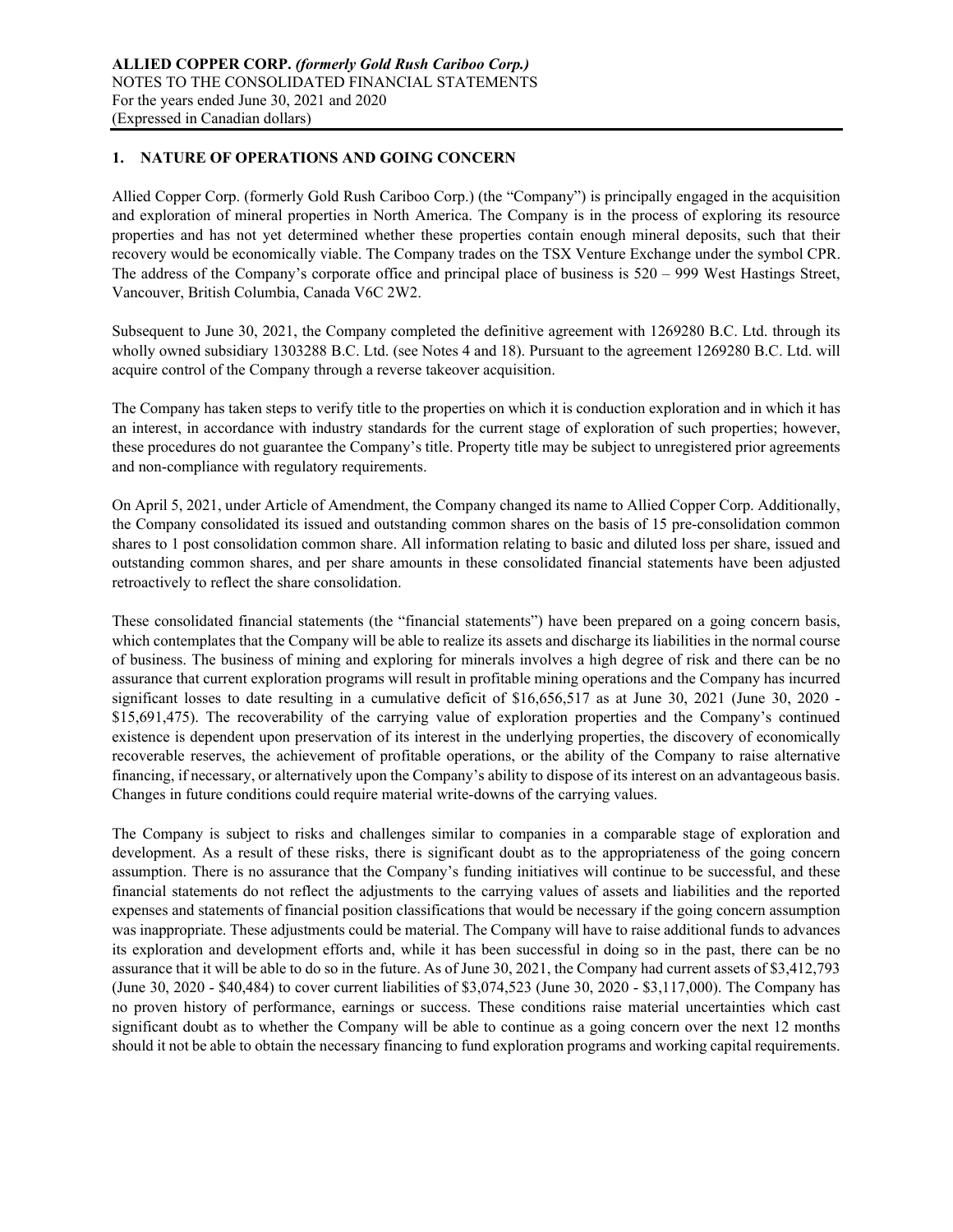# **2. BASIS OF PRESENTATION**

#### (a) Statement of compliance

These financial statements, including comparatives, have been prepared in accordance with International Financial Reporting Standards ("IFRS") as issued by the International Accounting Standards Board ("IASB") and interpretations of the International Financial Reporting Interpretations Committee ("IFRIC").

The financial statements were approved and authorized for issuance by the Board of Directors of the Company on October 28, 2021.

#### (b) Basis of presentation

These financial statements have been prepared on a historical cost basis except for those financial instruments which have been classified at fair value through profit or loss. In addition, except for cash flow information, these financial statements have been prepared using the accrual method of accounting. All dollar amounts presented are in Canadian dollars unless otherwise specified.

#### (c) Functional and presentation currency

These financial statements are presented in Canadian dollars, the functional and presentation currency of the Company and its subsidiaries.

#### (d) Basis of consolidation

Subsidiaries are entities controlled by the Company and are included in these financial statements from the date that control commences until the date that control ceases. Control exists when the Company has the power, directly and indirectly, to govern the financial operating policies of an entity and be exposed to the variable returns from its activities

All intercompany balances, transactions, revenues and expenses have been eliminated on consolidation. These financial statements incorporate the accounts of the company and the following subsidiaries:

|                        | Country of   | Percentage of | Functional |
|------------------------|--------------|---------------|------------|
| Name of subsidiary     | meorporation | ownership     | currency   |
| Gold Rush Cariboo Inc. | Canada       | $100\%$       | CAD        |
| 1303288 B.C. Ltd.      | Canada       | 100%          | CAD        |
| Allied Nevada Inc.     | USA          | 100%          | CAD        |

## **3. SIGNIFICANT ACCOUNT POLICIES**

#### (a) Estimates and critical judgements by management

The preparation of financial statements requires management to make judgements, estimates and estimates that affect the application of accounting policies and the reported amounts of assets and liabilities, revenues and expenses. Management continually evaluates these judgements, estimates and assumptions based on experience and other factors, including expectations of future events that are believed to be reasonable under the circumstances. Actual results may differ from these estimates and judgements which may cause a material adjustment to the carrying amounts of assets and liabilities.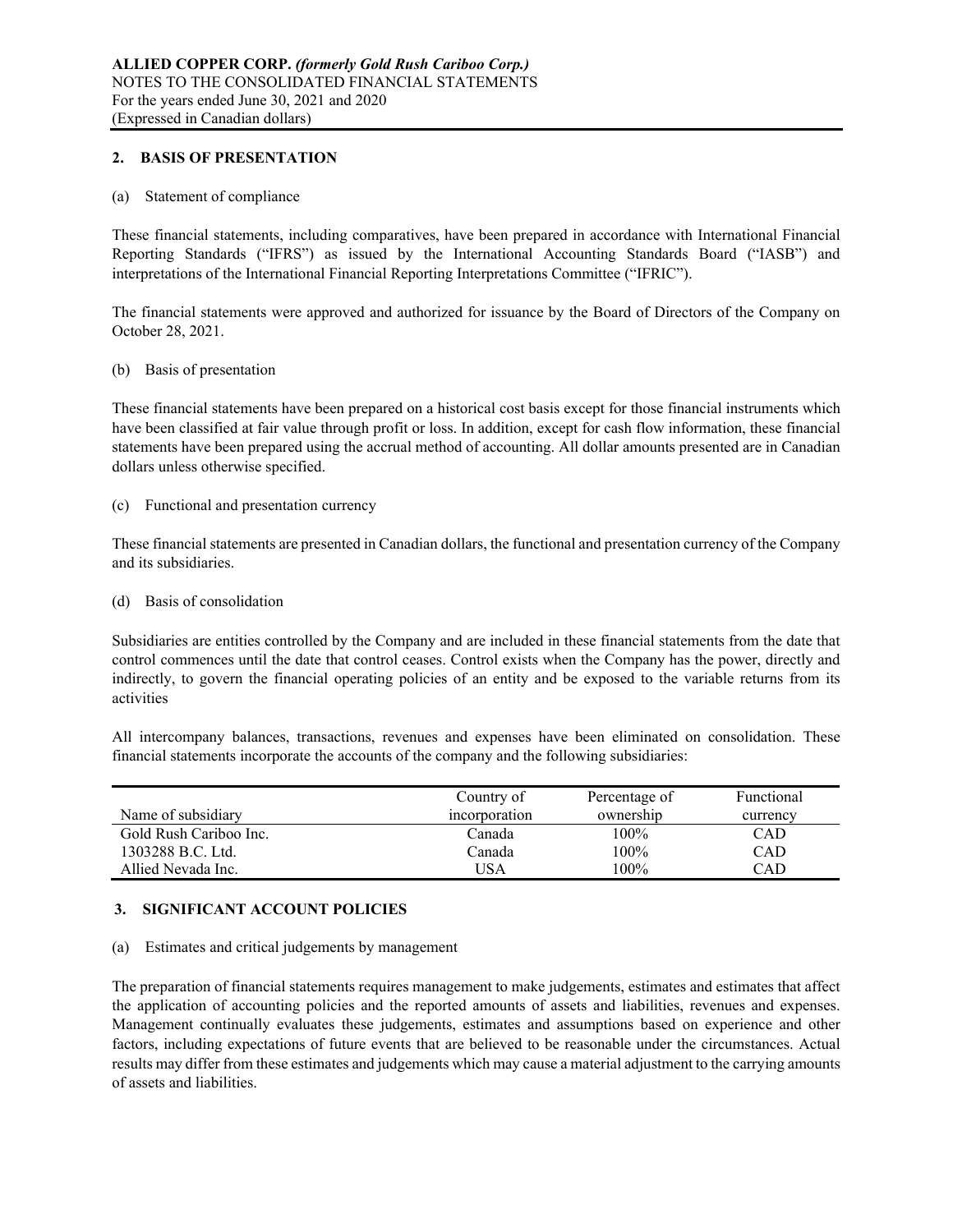The areas which require management to make critical judgements include:

## *Going concern*

These financial statements have been prepared on a going concern basis, which assumes that the Company will be able to realize its assets and discharge its liabilities in the normal course of business for the foreseeable future. The assessment of the Company's ability to source future operations and continue as a going concern involves judgment. Estimates and assumptions are continually evaluated and are based on historical experience and other factors, including expectations of future events that are believed to be reasonable under the circumstances. If the going concern assumption were not appropriate for the consolidated financial statements, then adjustments to the carrying value of assets and liabilities, the reported expenses and the consolidated statements of financial position would be necessary (see Note 1).

The areas which require management to make significant estimates and assumptions include:

## *Common share purchase warrants*

The Company determines the fair value of share purchase warrants issued using the Black Scholes option pricing model. This option pricing model requires the development of market-based subjective inputs, including the risk-free interest rate, expected price volatility and expected life of the warrant. Changes in these inputs and the underlying assumption used to develop them can materially affect the fair value estimate.

# *Deferred tax assets and liabilities*

Management judgment and estimates are required in assessing whether deferred tax assets and deferred tax liabilities are recognized in the consolidated statements of financial position. Judgments are made as to whether future taxable profits will be available in order to recognize deferred tax assets. Assumptions about the generation of future taxable profits depend on management's estimates of future cash flows. These depend on estimates of future production and sales volumes, commodity prices, reserves, operating costs, and other capital management transactions. These judgments and assumptions are subject to risk and uncertainty and changes in circumstances may alter expectations, which may impact the amount of deferred tax assets and deferred tax liabilities recognized on the consolidated statements of financial position and the benefit of other tax losses and temporary differences not yet recognized.

(b) Cash and cash equivalents

Cash and cash equivalents consist of cash on hand, deposits in banks and cash held in trust.

(c) Mineral property and right acquisition costs

Costs directly related to exploration and evaluation expenditures prior to the determination of feasibility of mining operations are expensed as incurred. These direct expenditures include such costs as materials used, surveying costs, drilling costs, payments made to contractors and depreciation on plant and equipment during the exploration phase. Costs not directly attributable to exploration and evaluation activities, including general and administrative overhead costs and share based payments to employees and consultants, are also expended in the period in which they occur. The acquisitions of mineral property and rights are initially measured at cost. Mining property and right acquisitions costs and development expenditures incurred subsequent to the determination of the feasibility of mining operations and approval of development by the Company are capitalized until the property to which they relate is placed in production, sold or allowed to lapse.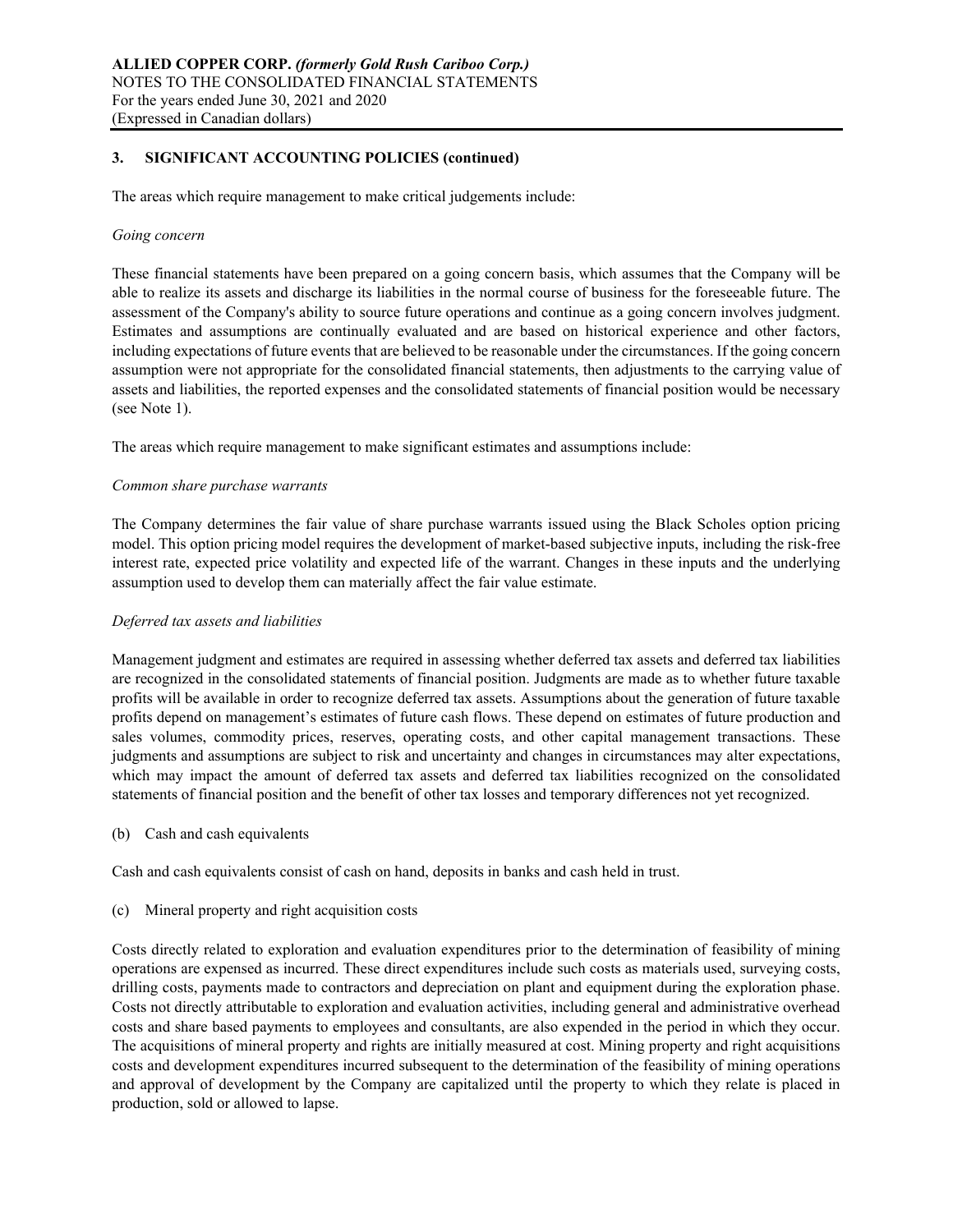Mining property and right acquisition costs include the cash consideration and the fair market value of shares issued for mineral property interest pursuant to the terms of the relevant agreements. These costs will be amortised over the estimated life of the property following commencement of commercial production, or writing off if the property is sold, allowed to lapse, or when an impairment of value has been determined to have occurred, together with the related exploration and evaluation expenditures.

Management annually assess the carrying values of its properties for which events and circumstances may indicate possible impairment. Impairment of a property is generally considered to have occurred if (i) the property has been abandoned; (ii) there are unfavourable changes in the property economics; (iii) there are restrictions on development; or (iv) when there has been an undue delay in development, which exceeds three years. In the event that estimated discounted cash flows expected from its use or eventual disposition is determined by management to be insufficient to recover the carrying value of the property, the carrying value is written down to the estimated recoverable amount.

## (d) Provisions

Provisions are recorded when a present legal or constructive obligation exists as a result of past events where it is probable that an outflow of resources embodying economic benefit will be required to settle the obligation, and a reliable estimate of the amount of the obligation can be made.

## (e) Impairment of assets

At each reporting date, the Company reviews the carrying amounts of its assets to determine whether there are any indicators of impairment. If any such indicator exists, the recoverable amount of the asset is estimated in order to determine the extent of the impairment, if any.

Where the asset does not generate cash inflows that are independent from other assets, the Company estimates the recoverable amount of the cash-generating unit ("CGU") to which the asset belongs. Any intangible asset with an indefinite useful life is tested for impairment annually and whenever there is an indication that the asset may be impaired. An asset's recoverable amount is the higher of fair value less costs of disposal and value in use. In assessing value in use, the estimated future cash flows are discounted to their present value, using a pre-tax discount rate that reflects current market assessments of the time value of money and the risks specific to the asset for which estimates of future cash flows have not been adjusted.

If the recoverable amount of an asset or CGU is estimated to be less than its carrying amount, the carrying amount is reduced to the recoverable amount and an impairment loss is recognized immediately in the consolidated statements of loss and comprehensive loss. Where an impairment subsequently reverses, the carrying amount is increased to the revised estimate of recoverable amount but only to the extent that this does not exceed the carrying value that would have been determined if no impairment had previously been recognized. A reversal of impairment is recognized in the consolidated statements of loss and comprehensive loss.

#### (f) Leases

Upon lease commencement, a right-of-use asset and lease liability is recognized. The right-of-use asset is initially measured at the amount of lease liability plus any initial direct costs incurred by the lessee. After lease commencement, the right-of-use asset is measured at cost less accumulated amortization. Right-of-use assets are amortised over the term of the life, including the term of likely extensions.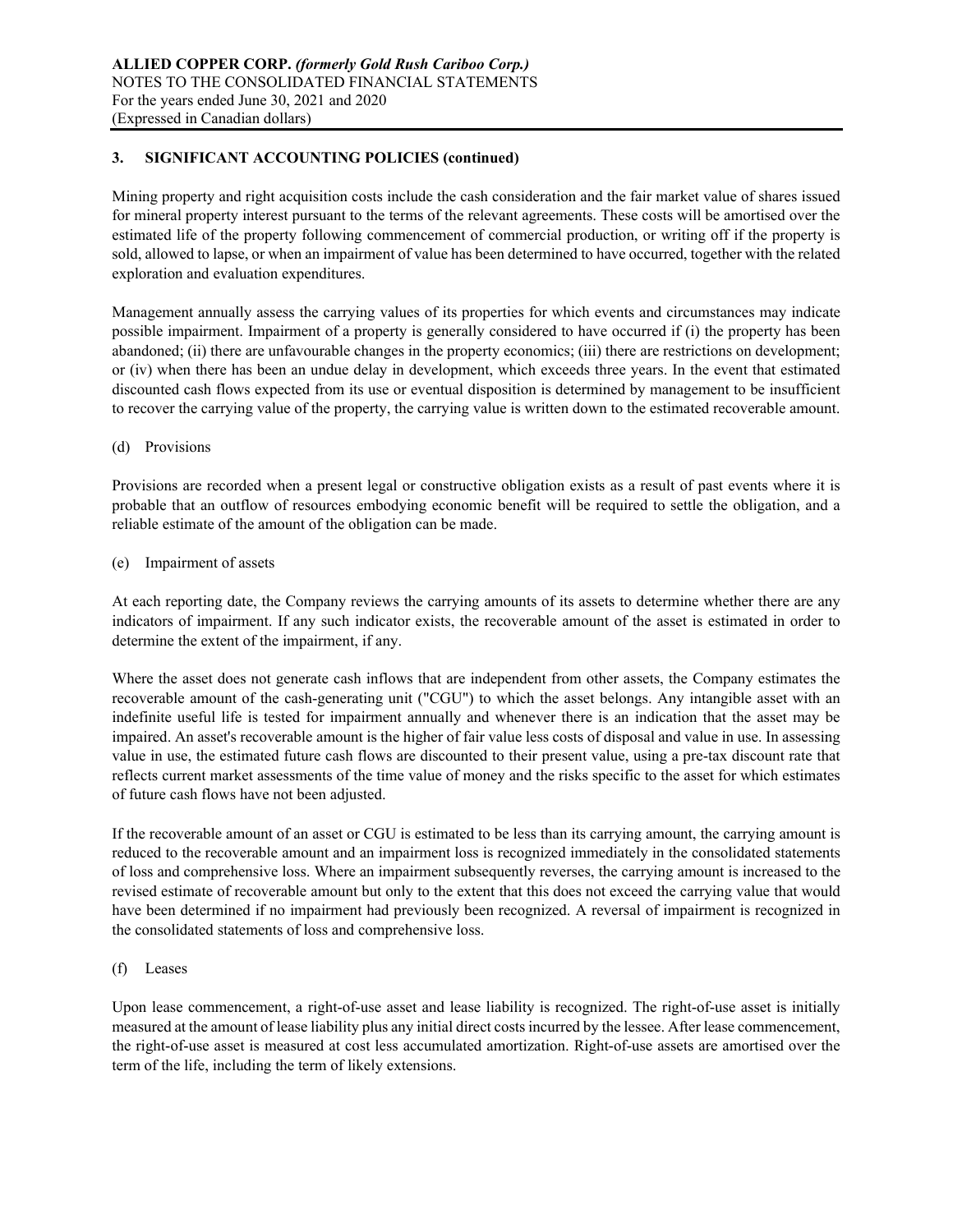The lease liability is initially measured at the present value of the lease payments payable over the lease term, discounted at the rate implicit in the lease. Subsequently, the lease liability is measured on an amortised cost basis using an effective interest method.

(g) Share capital

Common shares are classified as share capital. Costs directly attributable to the issue of common shares are recognized as a deduction from share capital, net of any tax effects.

(h) Common share purchase warrants

Share purchase warrants are classified as a component of equity. Share purchase warrants are recognized based on their relative fair value using the Black-Scholes option pricing model at the date of issue. Share purchase warrants are initially recorded as a part of warrant reserves in equity at their proportional fair value. Upon exercise of the share purchase warrants the previously recognized fair value of the warrants exercised is reallocated to share capital from warrant reserves. The proceeds generated from the payment of the exercise price are also allocated to share capital.

On expiry the recognized fair value of the warrants are reallocated from warrant reserves to contributed surplus.

(i) Income taxes

Income tax reported in the consolidated statements of loss and comprehensive loss for the period presented comprises current and deferred income tax. Income tax is recognized in the consolidated statements of loss and comprehensive loss except to the extent that it relates to items recognized directly in equity, in which case it is recognized in equity.

Current income tax for each taxable entity in the Company is based on the local taxable income at the local statutory tax rate enacted or substantively enacted at the reporting date and includes any adjustments to tax payable or recoverable with regards to previous periods.

Deferred income tax is determined using the liability method, providing for temporary differences between the carrying amounts of assets and liabilities for financial reporting purposes and the amounts used for taxation purposes. The amount of deferred income tax provided is based on the expected manner of realization or settlement of the carrying amount of assets and liabilities, using the expected future tax rates enacted or substantively enacted at the reporting date.

A deferred income tax asset is recognized only to the extent that it is probable that future taxable profits will be available against which the asset can be utilized. Deferred tax assets are reduced to the extent that it is no longer probable that the related tax benefit will be realized.

Deferred income tax assets and liabilities are offset only when there is a legally enforceable right to set off current tax assets against current tax liabilities, when they relate to income taxes levied by the same taxation authority and the Company intends to settle its tax assets and liabilities on a net basis.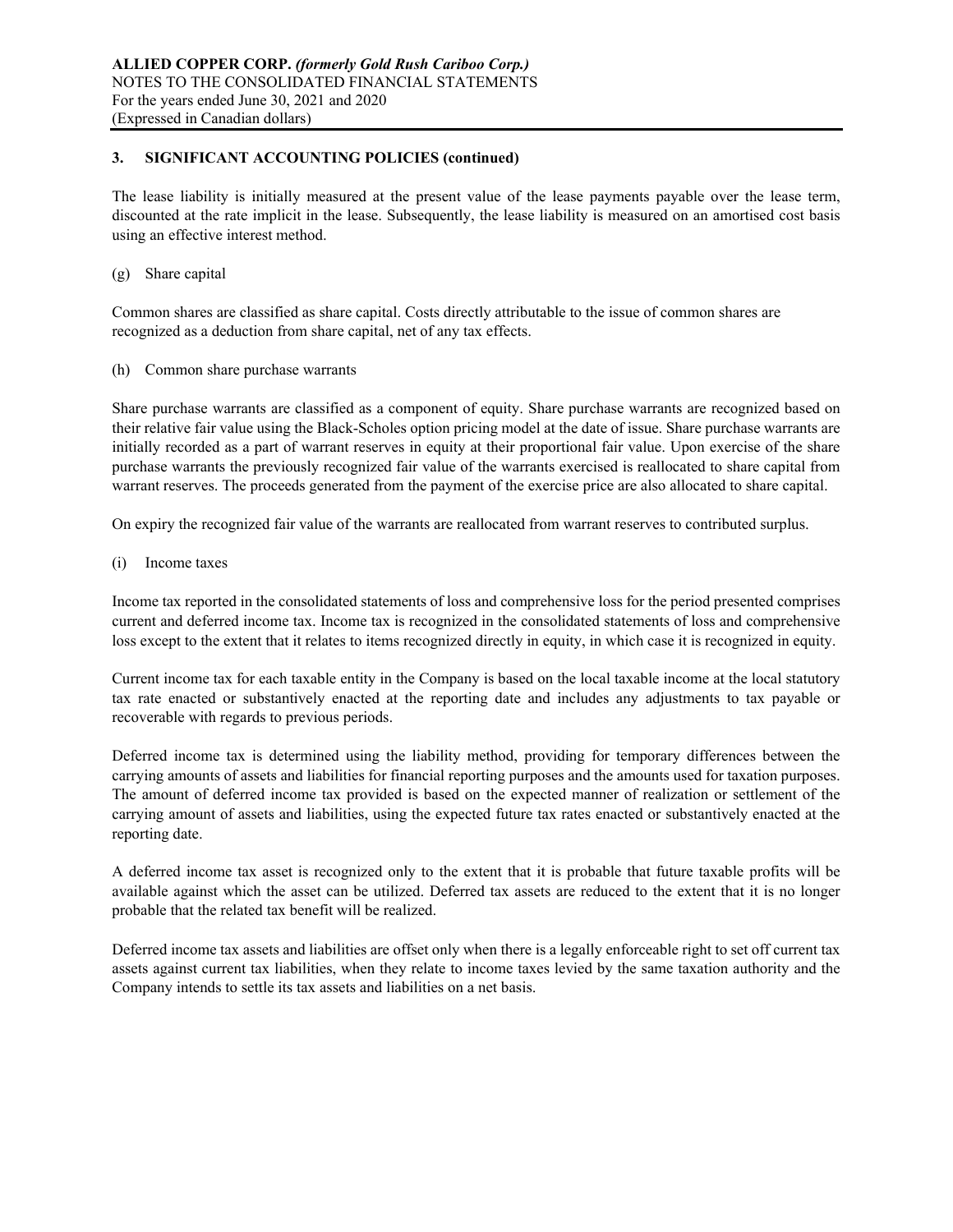## (j) Financial instruments

The Company classifies its financial assets in the following categories: at fair value through profit or loss ("FVTPL"), at fair value through other comprehensive income ("FVTOCI") or at amortized cost. The classification depends on the purpose for which the financial assets were acquired. Management determines the classification of its financial assets at initial recognition.

## *Financial assets at FVTPL*

Financial assets carried at FVTPL are initially recorded at fair value and transaction costs are expensed in the consolidated statements of loss and comprehensive loss. Realized and unrealized gains and losses arising from changes in the fair value of the financial assets held at FVTPL are included in the consolidated statements of loss and comprehensive loss in the period in which they arise.

## *Financial assets at amortized cost*

Financial assets at amortized cost are initially recognized at fair value and subsequently carried at amortized cost less any impairment. They are classified as current assets or non-current assets based on their maturity date. The following financial assets are valued at amortized cost: cash.

Financial assets are derecognized when they mature or are sold, and substantially all the risks and rewards of ownership have been transferred. Gains and losses on derecognition of financial assets classified as FVTPL or amortized cost are recognized in the consolidated statements of loss and comprehensive loss. Gains or losses on financial assets classified as FVTOCI remain within accumulated other comprehensive income.

#### *Impairment of financial assets at amortized cost*

The Company recognizes a loss allowance for expected credit losses on financial assets that are measured at amortized cost. At each reporting date, the loss allowance for the financial asset is measured at an amount equal to the lifetime expected credit losses if the credit risk on the financial asset has increased significantly since initial recognition. If at the reporting date, the financial asset has not increased significantly since initial recognition, the loss allowance is measured for the financial asset at an amount equal to twelve month expected credit losses. For trade receivables the Company applies the simplified approach to providing for expected credit losses, which allows the use of a lifetime expected loss provision. Impairment losses on financial assets carried at amortized cost are reversed in subsequent periods if the amount of the loss decreases and the decrease can be objectively related to an event occurring after the impairment was recognized. Given the nature and balances of the Company's receivables, the Company has no material loss allowance as at June 30, 2021 and 2020.

#### *Financial liabilities at amortized cost*

All financial liabilities that are not held for trading or designated as at FVTPL are recognized initially at fair value net of any directly attributable transaction costs. Subsequent to initial recognition these financial liabilities are measured at amortized cost using the effective interest method. The following financial liabilities are valued at amortized cost: accounts payable and accrued liabilities, interest payable, convertible promissory note payable.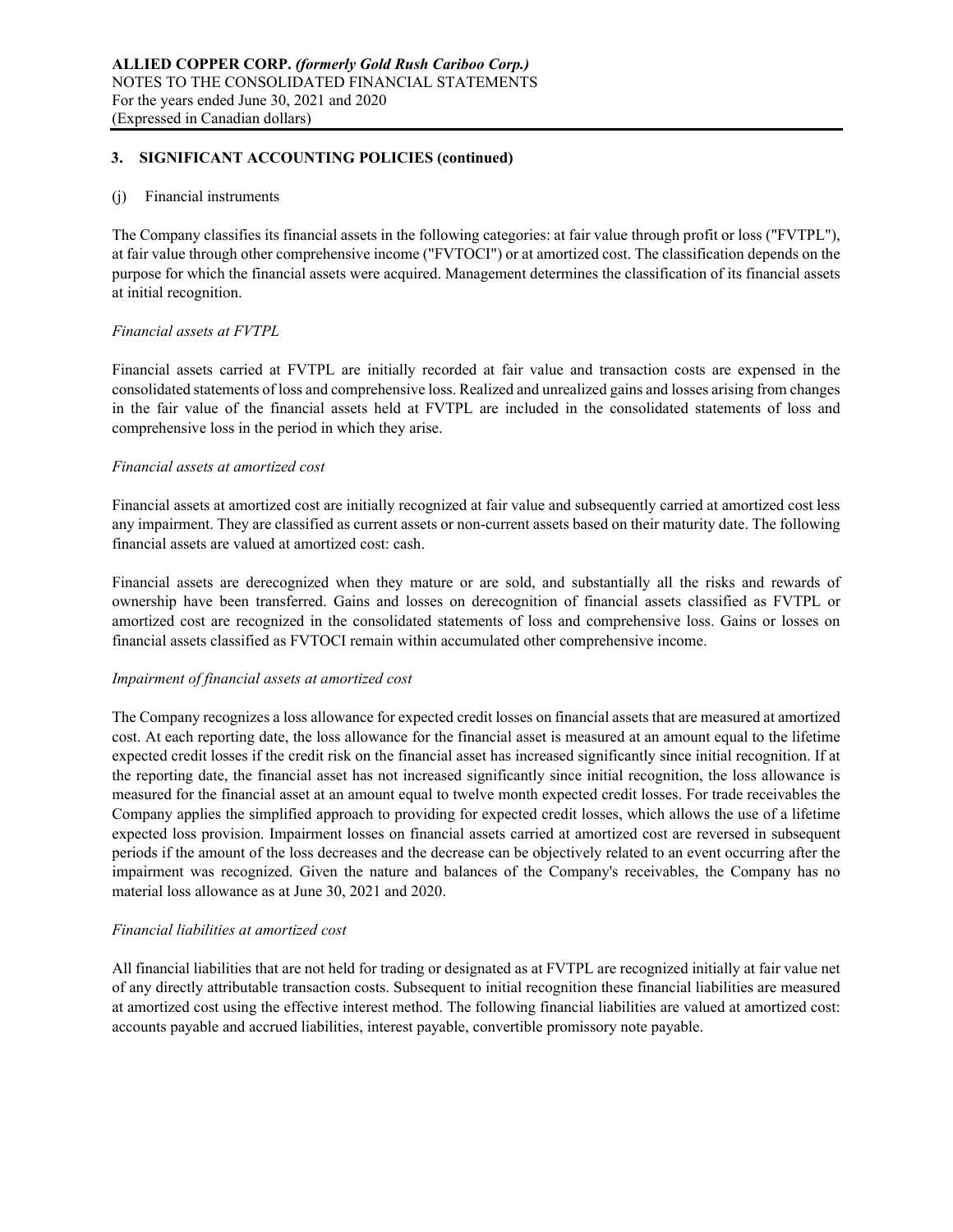# (k) Loss per share

Basic loss per share is calculated by dividing the net loss available to common shareholders by the weighted average number of shares outstanding during the reporting period. The diluted loss per share is calculated by dividing the net loss available to common shareholders by the weighted average number of shares outstanding on a diluted basis. The weighted average number of shares outstanding on a diluted basis takes into account the additional shares for the assumed exercise of stock options and warrants, if dilutive. The number of additional shares is calculated by assuming that outstanding stock options were exercised and that the proceeds from such exercises were used to acquire common stock at the average market price during the reporting period.

# (l) Related party transactions

Parties are considered to be related if one party has the ability, directly or indirectly, to control the other party or exercise significant influence over the other party in making financial and operation decisions. Parties are also considered to be related if they are subject to common control or common significant influence, related parties may be individuals or corporate entities. A transaction is considered to be a related party transaction when there is a transfer of resources or obligations between related parties. Related party transactions that are in the normal course of business and have commercial substance are measured at the exchange amount.

# **4. DEFINITIVE AGREEMENT**

On May 5, 2021, the Company entered into a definitive agreement with 1269280 B.C. Ltd. ("BCCo") through its wholly owned subsidiary 1303288 B.C. Ltd. ("Subco") whereby the Company will acquire all issued and outstanding shares of BCCo (the "Proposed Transaction"). BCCo's sole asset is an option agreement with Goodspring Exploration LLC whereby BCCo has the option to earn 100% interest in the Silver King project in the State of Nevada. Under the definitive agreement, the Company will issue 6,691,000 common shares in the capital of the Company at a deemed price of \$0.30 per share to the shareholders of BCCo. The completion of the Proposed Transaction is subject to the satisfaction of certain conditions precedent, including:

- I. Receipt of all necessary consents, approvals and other authorizations of any regulatory authorities, shareholders or third parties has been obtained, including but not limited to the approval of the TSX Venture Exchange.
- II. The representations and warrants of the parties in the definitive agreement remaining accurate at and as of the closing date.
- III. The completion by BCCo of an equity financing for gross proceeds of a minimum of \$1,500,000 and a maximum of \$3,000,000 at an offering price of \$0.30 per subception receipt.

Subsequent to year-end, on October 27, 2021, the Company completed the Proposed Transaction (see Note 18).

During the year ended June 30, 2021, the Company incurred exploration and evaluation expenditures of \$101,082 related to the Silver King project. During the year ended June 30, 2020, the Company incurred exploration and evaluation expenditures of \$112,664 related to its Horseshoe Bend project (Note 7).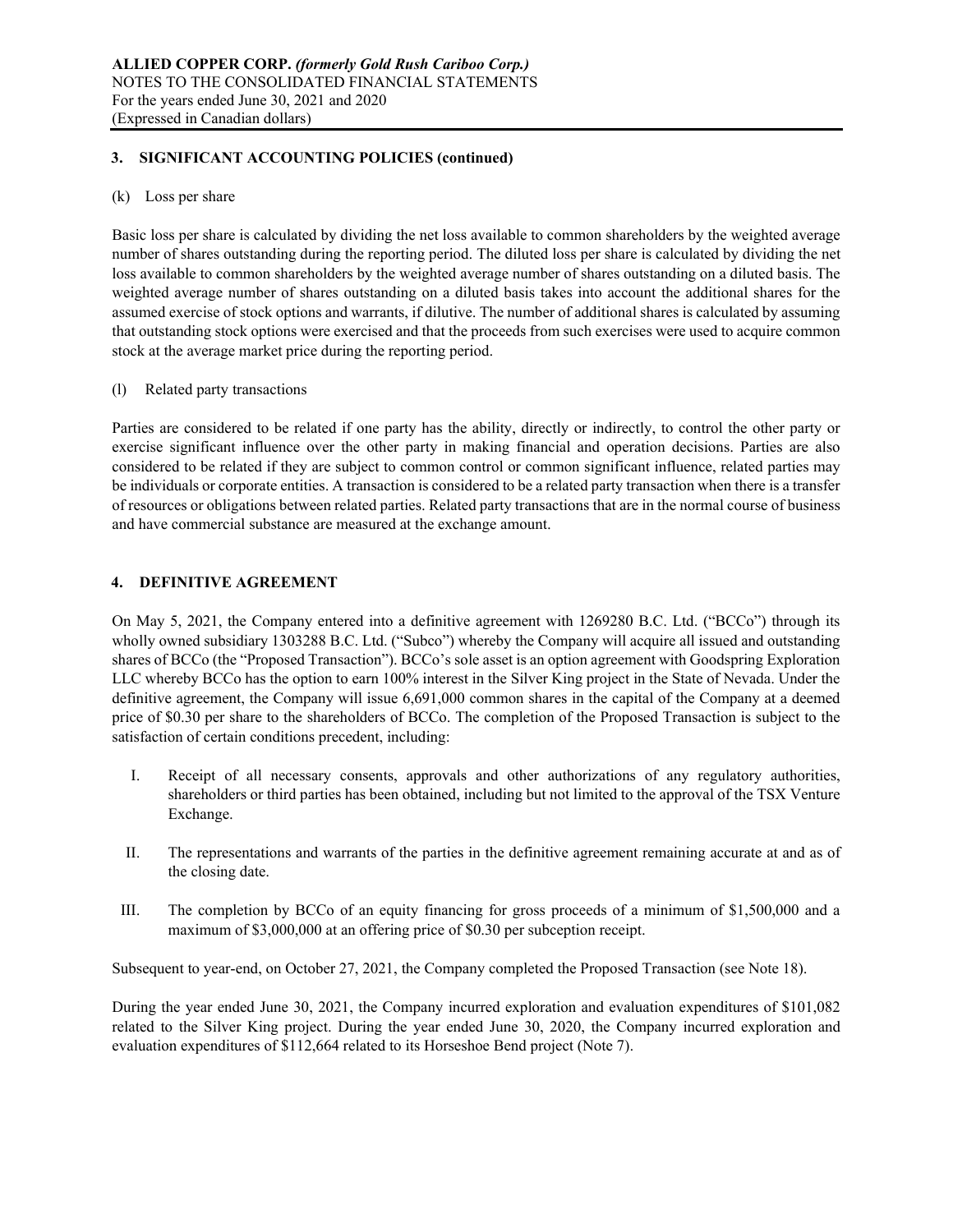# **5. PREPAID EXPENSES AND DEPOSITS**

The Company's prepaid expenses and deposits were comprised of the following as at June 30, 2021 and 2020:

|                             | 2021    | 2020  |
|-----------------------------|---------|-------|
|                             |         |       |
| Prepaid expenses            | 255,912 |       |
| Prepaid insurance           | 12,000  |       |
| Retainer deposit (Note 12)  | 101,700 |       |
| <b>Exploration deposits</b> | 56,900  |       |
| Rent deposit                | 6,300   | 6,300 |
|                             | 432,812 | 6,300 |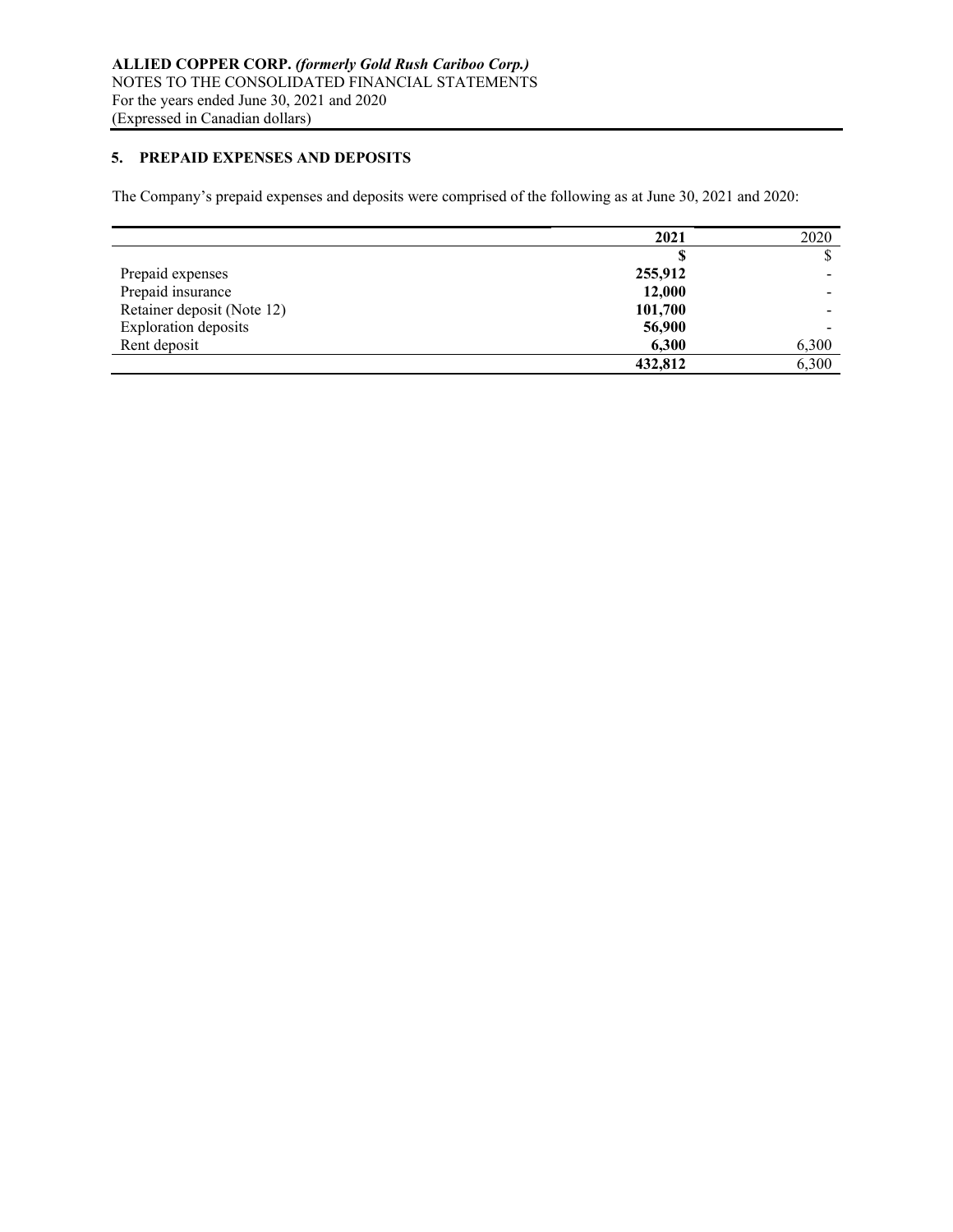# **ALLIED COPPER CORP.** *(formerly Gold Rush Cariboo Corp.)* NOTES TO THE CONSOLIDATED FINANCIAL STATEMENTS For the years ended June 30, 2021 and 2020 (Expressed in Canadian dollars)

# **6. PROPERTY, PLANT AND EQUIPMENT**

|                                 | Computer and office | Construction | Mining    | Right-of-use asset |           |
|---------------------------------|---------------------|--------------|-----------|--------------------|-----------|
|                                 | equipment           | vehicles     | equipment | (Note $10$ )       | Total     |
|                                 |                     |              |           |                    |           |
| Cost                            |                     |              |           |                    |           |
| Balance on June 30, 2019        | 7,300               | 29,990       |           |                    | 37,291    |
| Additions                       |                     |              |           | 107,131            | 107,131   |
| Impairment                      | (7,300)             | (29,989)     |           |                    | (37, 289) |
| Balance on June 30, 2020        |                     |              |           | 107,131            | 107,133   |
| Impairment                      |                     | (1)          | (1)       |                    | (2)       |
| Balance June 30, 2021           |                     |              |           | 107,131            | 107,131   |
|                                 |                     |              |           |                    |           |
| <b>Accumulated depreciation</b> |                     |              |           |                    |           |
| Balance on June 30, 2019        | 5,014               | 10,268       |           |                    | 15,282    |
| Depreciation                    |                     |              |           | (36, 731)          | (36, 731) |
| Impairment                      | (5,014)             | (10, 268)    |           |                    | (15, 282) |
| Balance on June 30, 2020        |                     |              |           | (36, 731)          | (36, 731) |
| Depreciation                    |                     |              |           | (36, 731)          | (36, 731) |
| Balance June 30, 2021           |                     |              |           | (73, 462)          | (73, 462) |
|                                 |                     |              |           |                    |           |
| <b>Carrying value</b>           |                     |              |           |                    |           |
| As at June 30, 2020             |                     |              |           | 70,400             | 70,402    |
| As at June 30, 2021             |                     |              |           | 33,669             | 33,669    |

During the year ended June 30, 2021, the Company recognised an impairment loss of \$2 (2020 - \$22,007) of property, plant and equipment.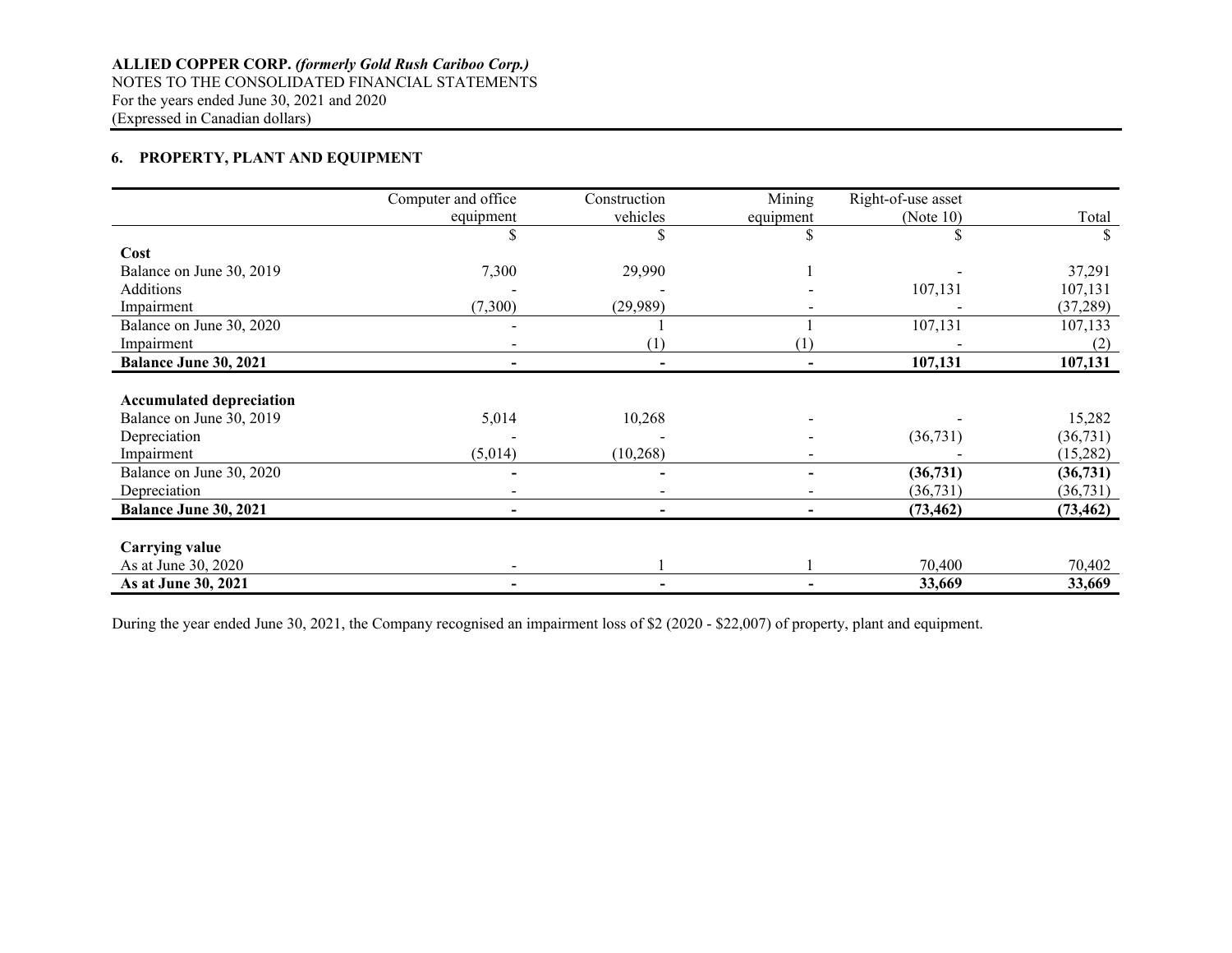# **7. MINING PROPERTY AND RIGHTS ACQUISITION COSTS**

|                              | Casa Berardi | Horseshoe Bend |       |
|------------------------------|--------------|----------------|-------|
|                              | project      | project        | Total |
|                              |              |                |       |
| As at June 30, 2021 and 2020 |              |                |       |

As a result of inactivity in furthering the development of these projects along with no recognized revenue stream in the future as a result of the assets not meeting management's expectations in generating the expected future benefits the Casa Barardi project and Horseshoe Bend project were impaired during the year ended June 30, 2019.

# **8. ACCOUNTS PAYABLE AND ACCRUED LIABILITIES**

As at June 30, 2021 and 2020, the Company's accounts payable and accrued liabilities were composed of the following:

|                            | 2021    | 2020    |
|----------------------------|---------|---------|
|                            |         |         |
| Accounts payable (Note 12) | 581,953 | 703,234 |
| Accrued liabilities        | 33,994  | -       |
|                            | 615,947 |         |

# **9. CONVERTIBLE PROMISSORY NOTE**

On September 4, 2017, Gold Rush Cariboo Inc. issued a convertible promissory note (the "Note") in connection with the acquisition of the Horseshoe Bend project mining rights. The Note bears interest of 2% per annum calculated semiannually and is convertible at \$6.00 per share. The Note originally matured on September 2, 2024 and was payable in certain installments. The fair value of the debt portion was estimated using a discounted cash flow model based on an expected life of seven years, timing of expected principal payments and a discount rate of 15%. The residual value of \$984,700 was allocated to equity. As a result of administrative delays pending the resolution of certain other matters related to the acquisition principal repayments during the year ended June 30, 2020 were not made resulting in the Note entering default and becoming due on demand.

The movement in the debt portion of the Note during the years ended June 30, 2021 and 2020 was as follows:

|                                     | 2021      | 2020      |
|-------------------------------------|-----------|-----------|
|                                     |           |           |
| Balance, beginning of year          | 2,250,000 | 1,473,929 |
| Loss on convertible promissory note |           | 776,071   |
| Balance, end of year                | 2,250,000 | 2,250,000 |

During the year ended June 30, 2021, the Company recorded interest expense of \$45,200 (2020 - \$4,997) related to the Note. As at June 30, 2021, the Company had interest payable of \$172,186 (June 30, 2020 - \$126,986) on the Note.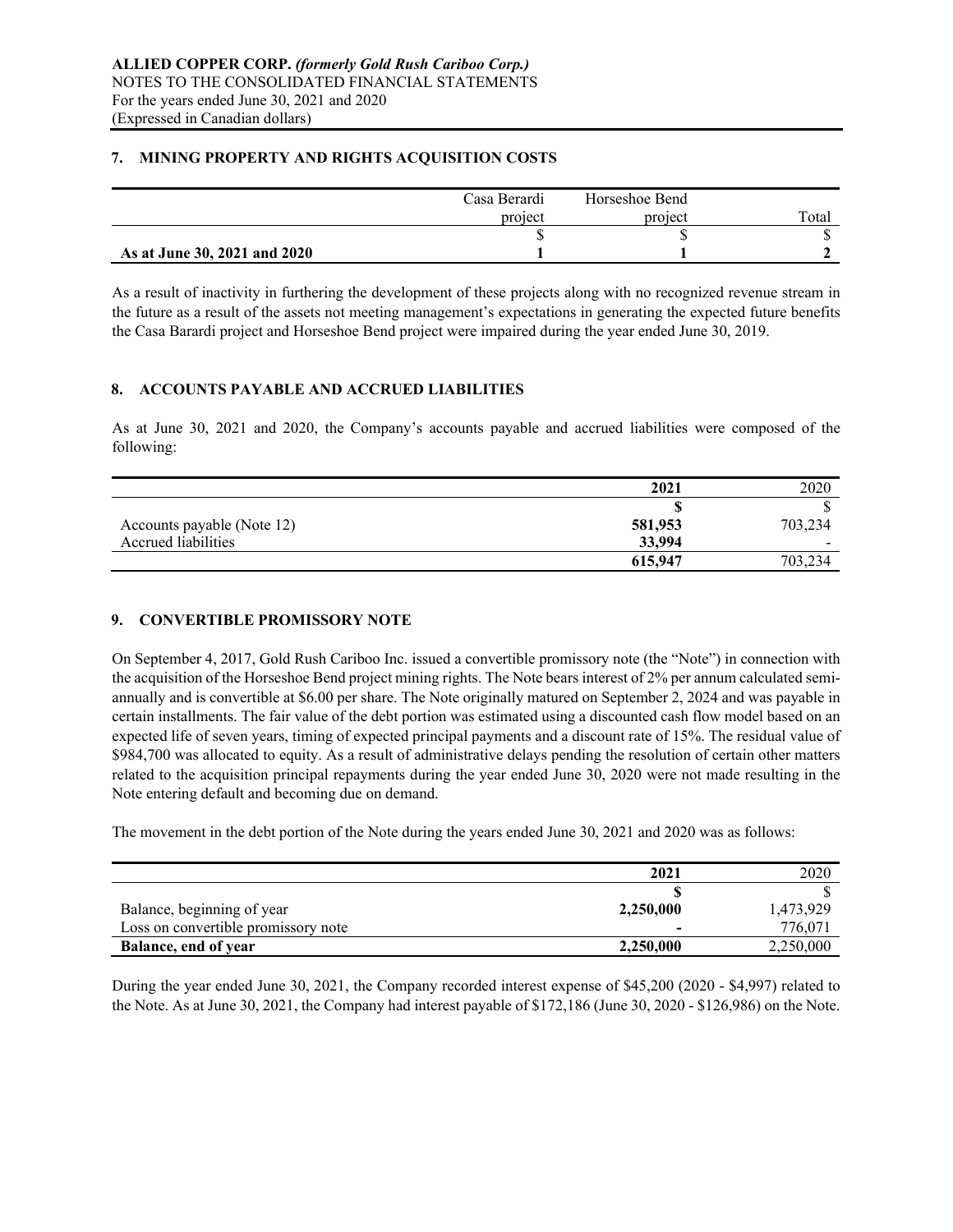# **10. LEASE LIABILITY**

The Company has one lease liability consisting of leased office space with a corresponding right-of-use asset (Note 6). The movement of the lease liability for the years ended June 30, 2021 and 2020 was as follows:

|                                          | 2021      | 2020      |
|------------------------------------------|-----------|-----------|
|                                          |           |           |
| Balance, beginning of year               | 73,170    |           |
| Additions                                |           | 107,131   |
| Lease payments                           | (41, 304) | (41, 304) |
| Interest                                 | 4.524     | 7,343     |
| Balance, end of year                     | 36,390    | 73,170    |
|                                          |           |           |
| Less: current portion of lease liability | (36,390)  | (36,780)  |
| Non-current portion of lease liability   |           | 36,390    |

Subsequent to year-end, the Company settled a statement of claim related to the leased premises and subsequently terminated the lease (see Note 15).

## **11. SHARE CAPITAL**

On April 5, 2021, the common shares of the Company were consolidated on a basis of 15 pre-consolidation shares to 1 post-consolidation share, no fractional shares were issued. Accordingly, the Company has effected the share consolidation in these consolidated financial statements as if it had happened at the beginning of periods reported, and disclosed all share capital, warrant and stock option information respectively on a post consolidated basis.

(a) Authorized

Unlimited number of voting common shares without par value.

(b) Issued and outstanding

As at June 30, 2021, 18,308,748 common shares were issued and outstanding (June 30, 2020 - 2,642,082).

(c) Share transactions

During the year ended June 30, 2021, the Company had the following share transactions:

On April 9, 2021, the Company exchanged 109,999,999 special warrants (Note 11(d)) into one-fifteenth of a unit. Each whole unit comprised of one common share and one common share purchase warrant. Each warrant entitles the holder thereof to purchase one common share of the Company for a period of three years from the date of issuance of the special warrants at an exercise price of \$0.30. As a result of the conversion a total of 7,333,333 shares and 7,333,319 common share purchase warrants were issued. On conversion the gross proceeds of \$1,650,000 and the loss on debt settlement of \$274,875, net of \$12,028 share issuance costs raised for the special warrants were allocated \$1,268,848 to share capital and \$643,999 to warrant reserve based on their relative fair values. The fair value of shares issued was based on the stock price on conversion date. The fair value of the warrants was estimated using the Black-Scholes option pricing model, see Note 11(e) for assumptions used.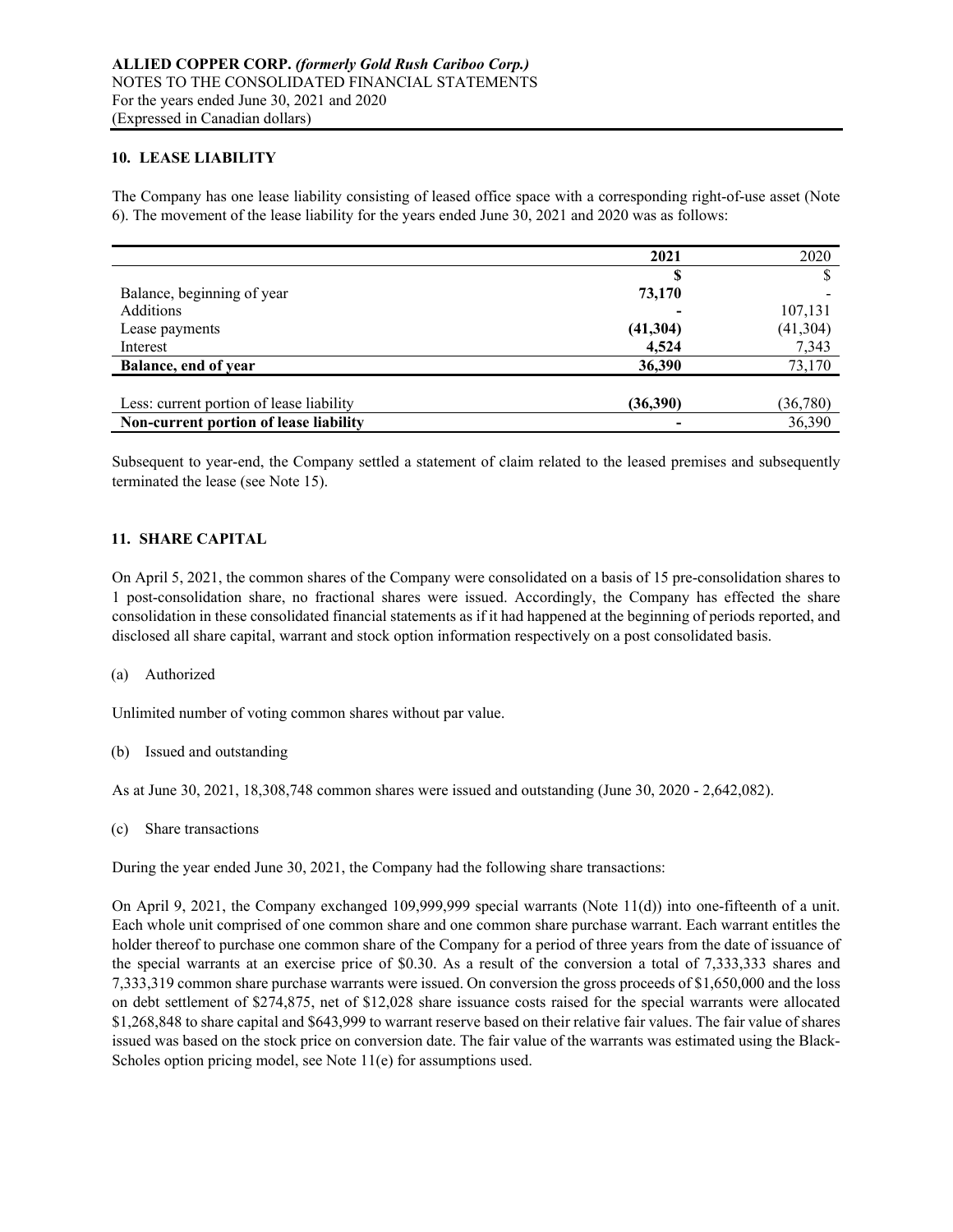# **11. SHARE CAPITAL (continued)**

On April 29, 2021, the Company closed a private placement of 8,333,333 units at a price of \$0.30 units for gross proceeds of \$2,500,000. Each unit comprised of one common share and one-half common share purchase warrant (fractional warrants rounded down). Each whole common share purchase warrant entitles the holder thereof to purchase one common share of the Company for a period of two years at an exercise price of \$0.45 per common share.

The Company, may, however, accelerate the expiration date if the common shares of the Company exceeds \$0.90 for 20 consecutive trading days. A total of 8,333,333 common shares and 4,156,779 common share purchase warrants were issued as a result of the private placement. In connection to the private placement the Company paid cash commissions of \$16,380, share issuance costs of \$16,982, and issued 42,000 broker warrants at the same terms as the private placement, with an estimated fair value of \$12,490 using the Black-Scholes option pricing model, see Note 11(d) for assumptions. The gross proceeds, net of share issuance costs were allocated \$1,917,489 to share capital and \$549,149 to warrant reserve based on their relative fair values. The fair value of shares issued was based on the stock price on conversion date. The fair value of the warrants was estimated using the Black-Scholes option pricing model, see Note 11(e) for assumptions used.

# (d) Special warrants

In March 2021, the Company completed two non-brokered private placements through the issuance of 109,999,999 special warrants at a price of \$0.015 per special warrant for gross proceeds of \$1,650,000. Each special warrant is exchangeable, upon satisfaction of exercise conditions to one-fifteenth of a unit. Each whole unit consists of one common share and one common share purchase warrants. All the special warrants were exchanged upon satisfaction of the exercise conditions on April 9, 2021 (see Note 11(c)). \$458,125 of the private placements was non-cash and used to settle outstanding debt of the Company. As a result of the debt settled with special warrants the Company incurred a loss on debt settlement of \$274,875. The gross proceeds of \$1,650,000 and the loss on debt settlement was recorded to warrant reserves and subsequently allocated between share capital and warrant reserves on exchange.

#### (e) Share purchase warrants

A continuity of the Company's share purchase warrants is as follows:

|                            |                      | Weighted average<br>exercise price |
|----------------------------|----------------------|------------------------------------|
|                            | Warrants outstanding |                                    |
|                            | #                    |                                    |
| Outstanding, June 30, 2019 | 302,833              | 7.50                               |
| Expired                    | (7,700)              | 7.50                               |
| Outstanding, June 30, 2020 | 295,133              | 7.50                               |
| Issued                     | 11,532,098           | 0.35                               |
| Expired                    | (295, 133)           | 7.50                               |
| Outstanding, June 30, 2021 | 11,532,098           | 0.35                               |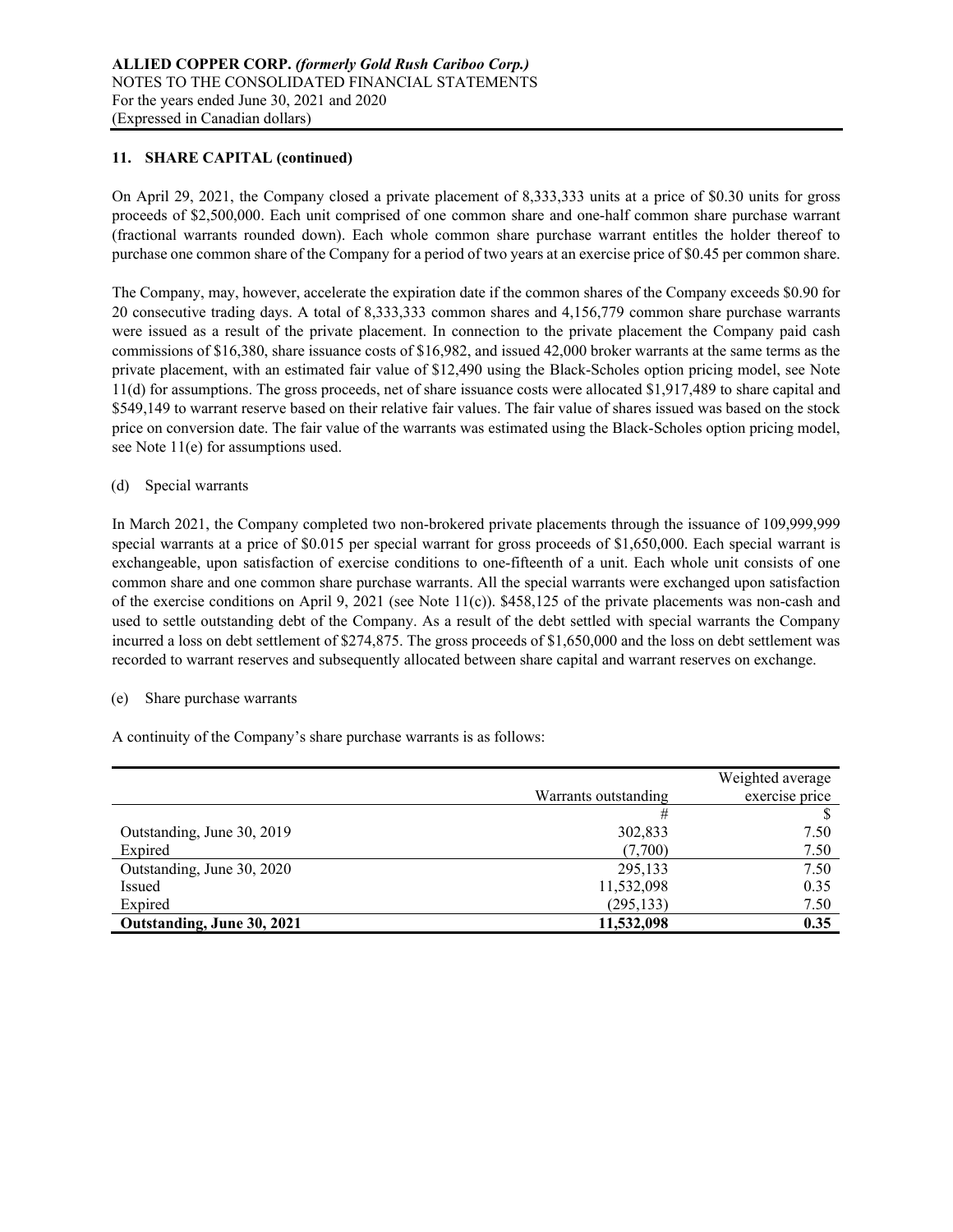# **11. SHARE CAPITAL (continued)**

The Company's share purchase warrants outstanding and exercisable at June 30, 2021 and 2020 are as follows:

| Expiry date                                 | Exercise price | 2021       | 2020        |
|---------------------------------------------|----------------|------------|-------------|
|                                             |                | #          |             |
| February 21, 2021                           | 7.50           |            | 295,133     |
| April 30, 2023                              | 0.45           | 4,198,779  |             |
| March 31, 2024                              | 0.30           | 7,333,319  |             |
| Total                                       |                | 11,532,098 | 295,133     |
| Weighted average remaining contractual life |                | 2.4 years  | $0.7$ years |

During the year ended June 30, 2021, the Company reallocated \$1,170,761 (2020 - \$13,200) from warrant reserves to contributed surplus on the expiry of warrants.

The fair value of warrants is estimated using the Black-Scholes option pricing model. The assumptions used during the years ended June 30, 2021 and 2020 are as follows:

|                         | 2021              | 2020                     |
|-------------------------|-------------------|--------------------------|
| Risk-free interest rate | $0.27 - 0.30\%$   | $\overline{\phantom{a}}$ |
| Expected life           | $2.0 - 3.0$ years | -                        |
| Expected volatility     | 100%              | -                        |
| Forfeiture rate         | $0.00\%$          | -                        |
| Dividend rate           | $0.00\%$          | $\overline{\phantom{a}}$ |

#### (f) Stock options

The Company has a stock option plan to provide employees, directors, officers and consultants with options to purchase common shares of the Company. Under the plan, the exercise price of each option equals the market price of the Company's stock on the day of grant and a maximum term of five years. The maximum number of shares which may be issued under the program shall not exceed 10% of the issued and outstanding shares.

A continuity of the Company's stock options is as follows:

|                                     | Stock options<br>outstanding | Weighted average<br>exercise price |
|-------------------------------------|------------------------------|------------------------------------|
|                                     |                              |                                    |
| Outstanding, June 30, 2020 and 2019 | 246,667                      | 2.83                               |
| Cancelled                           | (246,667)                    | 2.83                               |
| Outstanding, June 30, 2021          | $\overline{\phantom{0}}$     | $\overline{\phantom{0}}$           |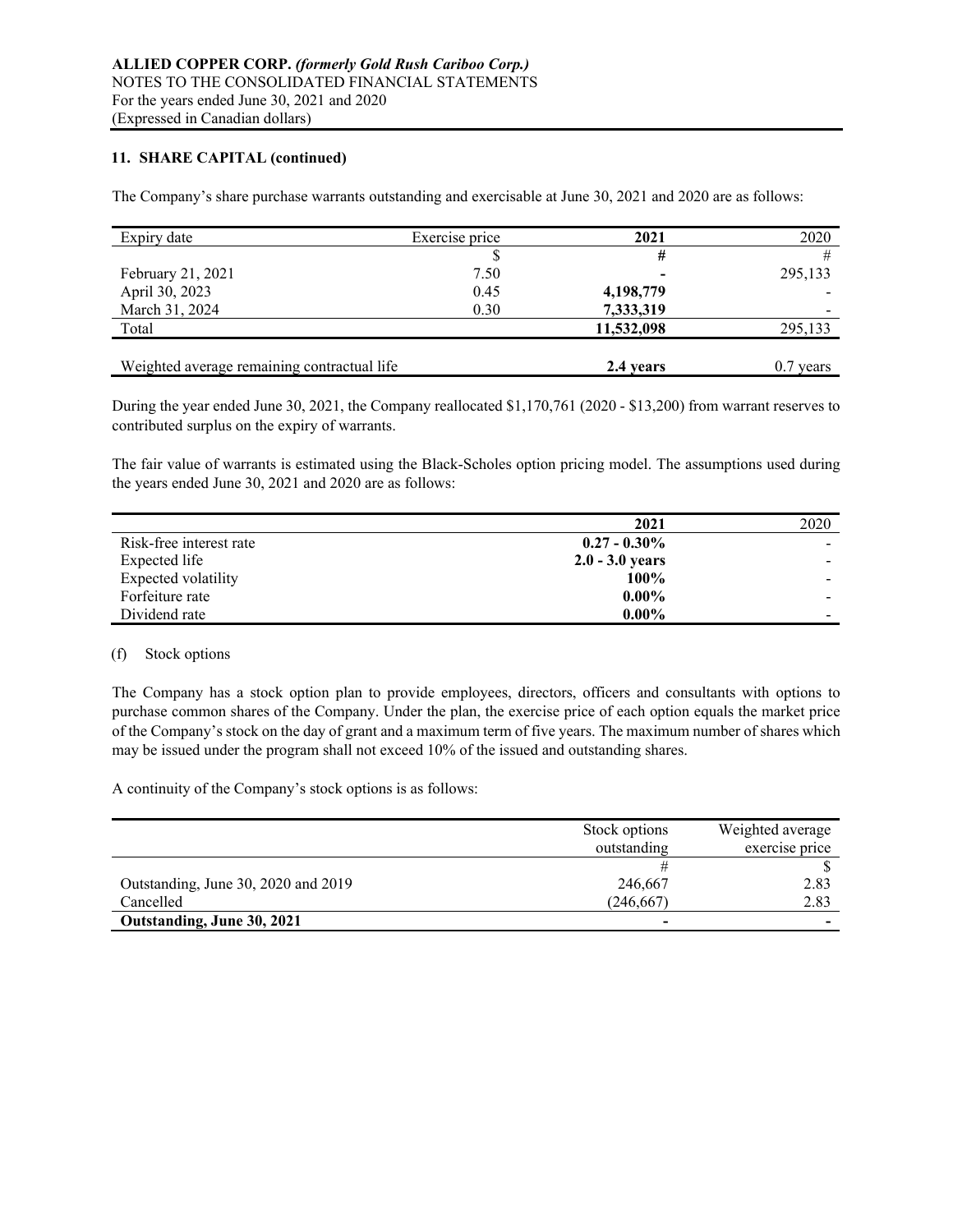# **11. SHARE CAPITAL (continued)**

The Company's stock options outstanding and exercisable at June 30, 2021 and 2020 are as follows:

| Expiry date                                 | Exercise price | 2021                     | 2020      |
|---------------------------------------------|----------------|--------------------------|-----------|
|                                             |                | #                        |           |
| June 14, 2021                               | 1.50           | $\blacksquare$           | 60,000    |
| July 4, 2021                                | 2.25           | $\overline{\phantom{0}}$ | 6,667     |
| March 1, 2022                               | 3.30           | $\blacksquare$           | 180,000   |
| Total                                       |                | $\,$                     | 246,667   |
|                                             |                |                          |           |
| Weighted average remaining contractual life |                | $\blacksquare$           | 1.5 years |

During the year ended June 30, 2021, the Company cancelled all outstanding stock options. Accordingly, the Company reallocated \$453,754 from share-based payments reserve to contributed surplus.

# **12. RELATED PARTY TRANSACTIONS**

Key management personnel are those persons having authority and responsibility for planning, directing and controlling the activities of the Company or its subsidiaries, directly or indirectly. Key management personnel include the Company's directors and executive officers.

The Company incurred expenses / (received recoveries) as result of transactions with directors and officers, or to companies associated with these individuals during the years ended June 30, 2021 and 2020:

|                 | 2021     | 2020      |
|-----------------|----------|-----------|
|                 |          |           |
| Consulting fees | 172,500  | 138,676   |
| Rental recovery | (17,086) | (58, 018) |

During the year ended June 30, 2021, the Company settled \$256,176 (2020 - \$nil) of debt with related parties through the issuance of  $17,078,390$  special warrants  $(2020 - \text{nil})$  (see Note  $11(d)$ ).

As at June 30, 2021, \$25,334 (June 30, 2020 - \$251,148) was owing to companies with directors in common. These balances are non-interest bearing, payable on demand and included in accounts payable and accrued liabilities.

As at June 30, 2021, \$101,700 (June 30, 2020 - \$nil) was held as a retainer deposit for CFO and consulting services.

# **13. FINANCIAL INSTRUMENTS AND RISK MANAGEMENT**

## (a) Fair value of financial instruments

As at June 30, 2021 and 2020, the Company's financial instruments consist of cash, goods and sales tax receivable, accounts payable and accrued liabilities, interest payable and convertible promissory note payable. Cash and goods and sales tax receivable are measured at amortized cost. Accounts payable and accrued liabilities, interest payable and convertible promissory note payable are measured at amortized cost.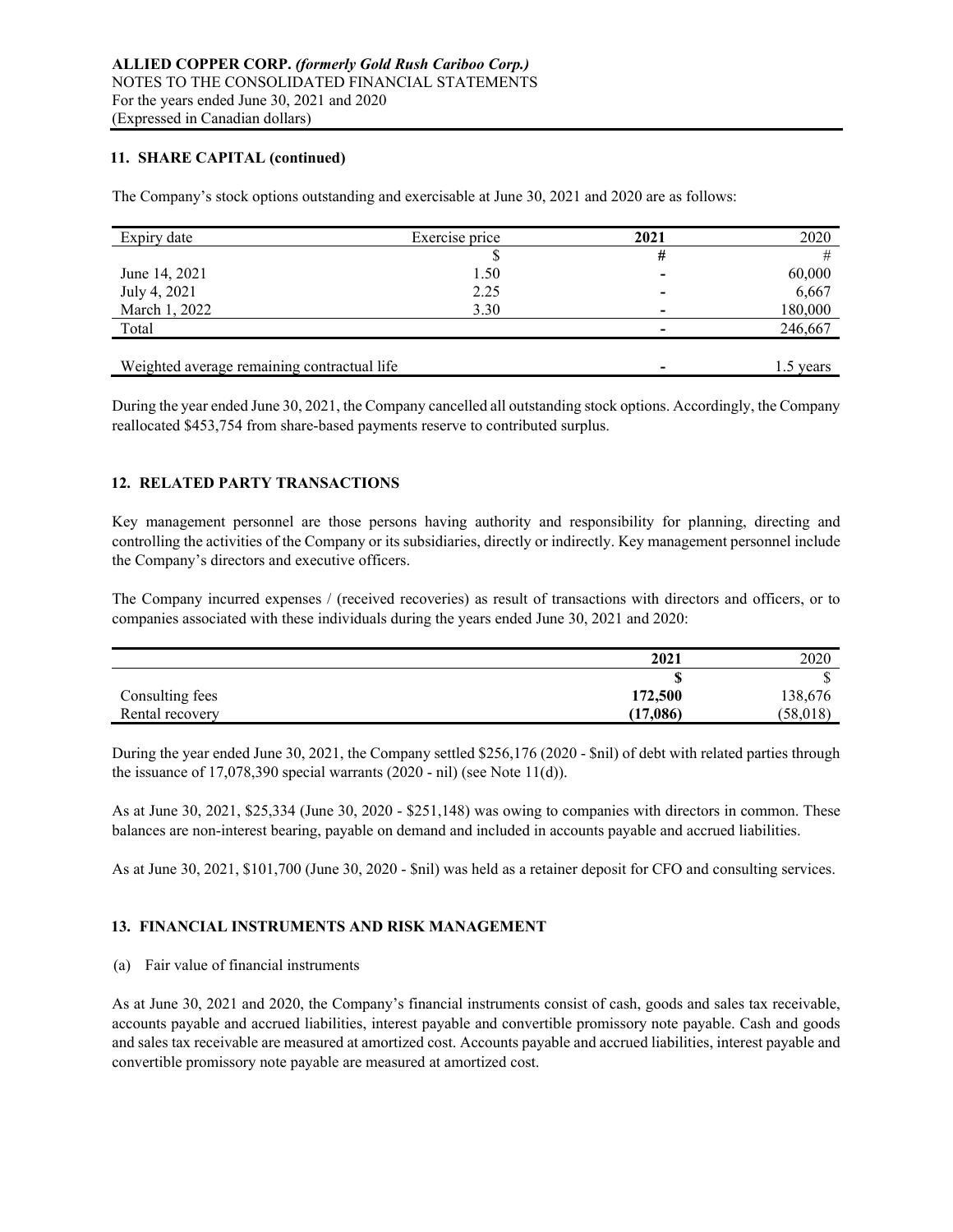# **13. FINANCIAL INSTRUMENTS AND RISK MANAGEMENT (continued)**

IFRS requires disclosures about the inputs to fair value measurements for financial assets and liabilities recorded at fair value including their classification within a hierarchy the prioritized the inputs to fair value measurement. The three level of hierarchy are:

Level 1 – Quote prices in active markets for identical assets or liabilities;

Level 2 – Inputs other than quoted prices included in Level that are observable for the asset or liability, either directly (i.e. as prices) or indirectly (i.e. derived from prices); and

Level 3 – Inputs for the asset or liability that are not based on observable market data.

As at June 30, 2021, the Company believe that the carrying values of cash, sales tax receivable, accounts payable and accrued liabilities, interest payable and convertible promissory note payable approximate their fair values because of their nature and relatively short maturity dates or duration.

(b) Financial instruments risk

The Company's financial instruments are exposed in varying degrees to a variety of financial risks. The Board of Directors approves and monitors the risk management processes:

*i. Credit risk* 

Credit risk exposure primarily arises with respect to the Company's cash and receivables. The risk exposure is limited because the Company places its instruments in banks of high credit worthiness within Canada and continuously monitors the collection of other receivables.

*ii. Liquidity risk* 

Liquidity risk is the risk that the Company cannot meet its financial obligations as they become due. The Company's approach to managing liquidity is to ensure as far as possible that it will have sufficient liquidity to settle obligations and liabilities when they become due. As at June 30, 2021, the Company had cash of \$2,903,555 and a working capital surplus of \$338,270 with total liabilities of \$3,074,523.

# *iii. Market risk*

- a. Interest rate risk is the risk that the fair value or future cash flows of a financial instrument will fluctuate because of changes in market interest rates. A change of 100 basis points in the interest rates would not be material to the financial statements.
- b. Foreign currency risk is the risk that the fair value of future cash flows of a financial instrument will fluctuate because of the changes in the foreign exchange rates. Assuming all other variables constant, an increase or a decrease of 10% of the U.S. dollar against the Canadian dollar, the net loss of the Company and the equity for the year ended June 30, 2021 would have varied by a negligible amount.
- c. The Company had no hedging agreements in place with respect to foreign exchange rates.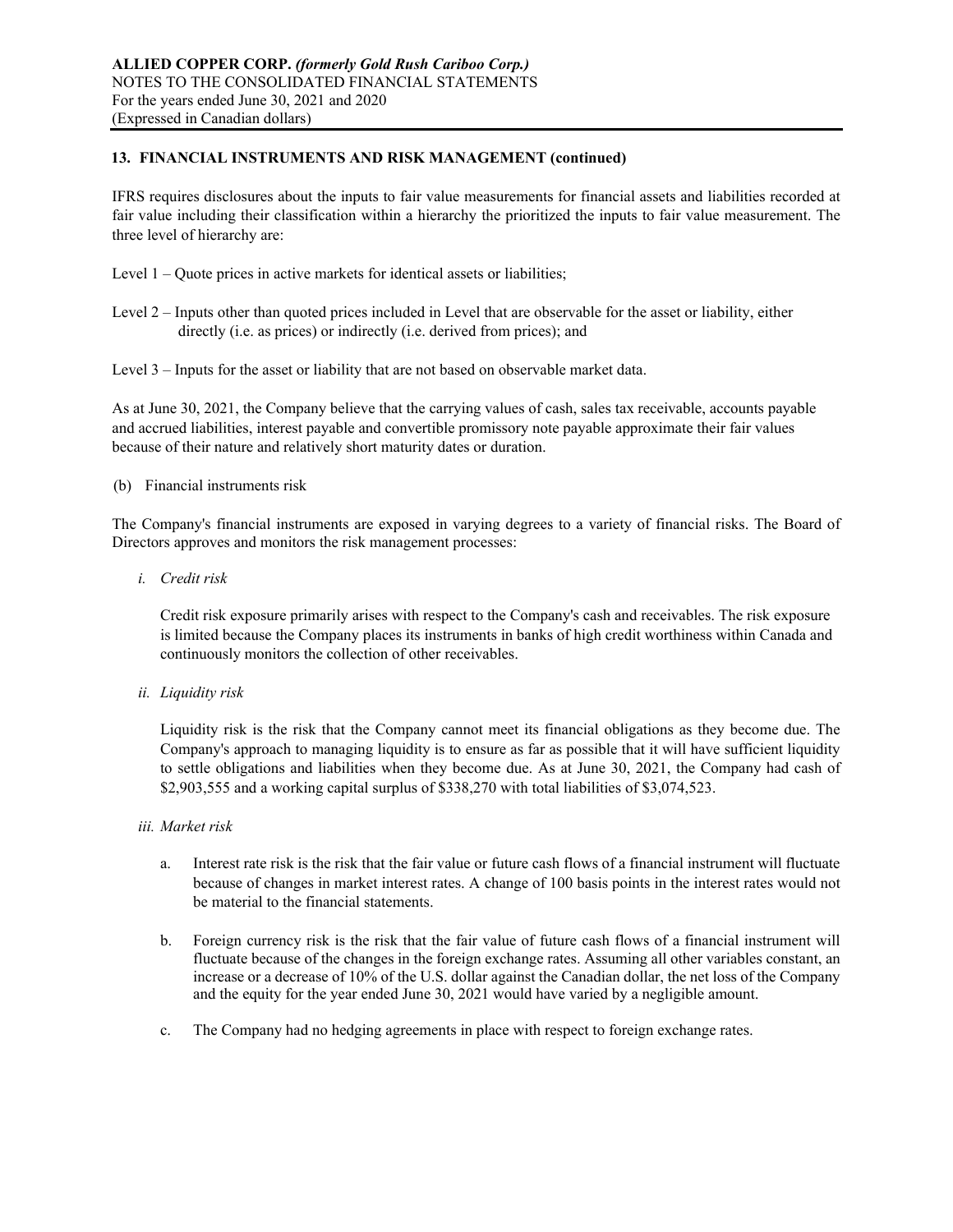# **14. CAPITAL MANAGEMENT**

The Company's objective when managing capital are:

- *i.* to safeguard the Company's financial capacity and liquidity for future earning in order to continue to provide an appropriate return to shareholders and other stakeholders.
- *ii.* To maintain a flexible capital structure which optimizes the cost of capital at an acceptable risk.
- *iii.* To enable the Company to maximize growth by meeting its capital expenditure budget, to expand its budget to accelerate projects, and to take advantage of acquisition opportunities.

The Company regularly monitors and reviews the amount of capital in proportion to risk and future development and exploration opportunities.

The Company manages the capital structure and makes adjustments to it in the light of changes in economic conditions and the risk characteristics of the underlying assets. In order to maintain or adjust the capital structure, the Company may issue new debt, equity or similar instruments to reduce debt levels, or make adjustments to its capital expenditure program.

There were no changes in the Company's approach to capital management during the year ended June 30, 2021 and capital management is consistent with the year ended June 30, 2020. The Company is not subject to any externally imposed capital requirements.

# **15. COMMITMENTS AND CONTINGENCIES**

A summary of undiscounted liabilities and future operating commitments as at June 30, 2021, are as follows:

|                                                    |           | Within    | $2 - 5$ |
|----------------------------------------------------|-----------|-----------|---------|
|                                                    | Total     | year      | years   |
|                                                    | S         |           |         |
| <b>Maturity analysis of financial liabilities</b>  |           |           |         |
| Accounts payable and accrued liabilities           | 615,947   | 615.947   |         |
| Lease liability                                    | 37,862    | 37,862    |         |
| Interest payable                                   | 172,186   | 172,186   |         |
| Convertible promissory note payable                | 2,250,000 | 2,250,000 |         |
| <b>Total financial liabilities and commitments</b> | 3,075,995 | 3,075,995 |         |

The Company has informal month-to-month agreements with certain co-tenants that may generate rental recovery to offset the lease liability (see Note 12) and is recorded as a reduction in the Company's general and administrative expense.

Subsequent to year-end, on August 9, 2021, the Company settled a statement of claim filed by the sublandlord of the Company's office premises for unpaid rents and additional expenses incurred in connection with the claim for \$75,000. Accordingly, the Company has included in accounts payable and accrued liabilities a provision of \$38,610 representing the difference between the settlement amount and the lease liability as at June 30, 2021. The Company previously recorded a provision of \$85,432 related to the claim, which resulted in a change of provision of \$46,822 included in the consolidated statements of loss and comprehensive loss.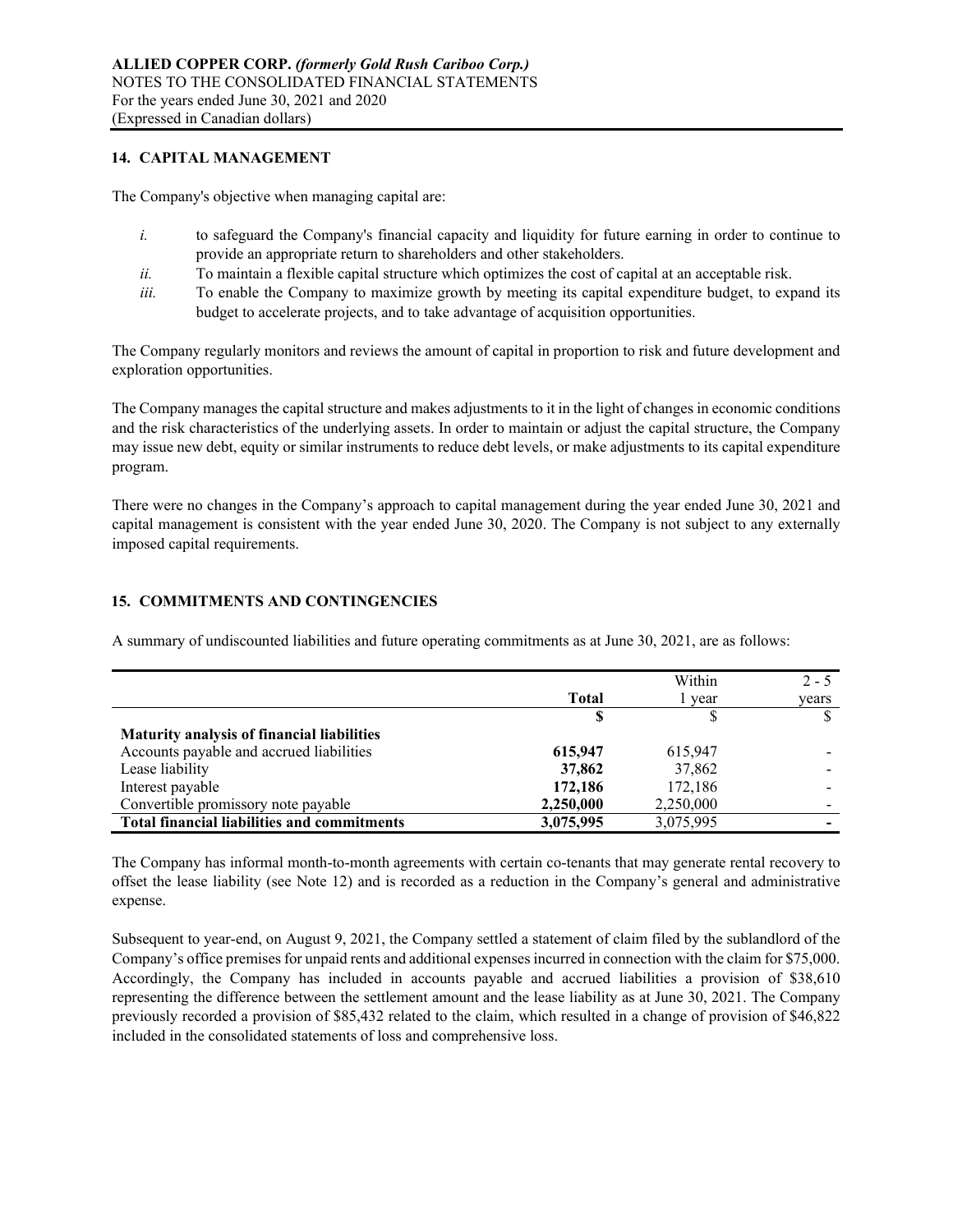# **16. INCOME TAXES**

Income tax expense differs from the amount that would result by applying the combined Canadian federal and provincial income tax rates to net income before income taxes. The statutory rate in Canada was 27% for the year ended June 30, 2021 (2020 - 27%).

|                                                                                                      | 2021        | 2020      |
|------------------------------------------------------------------------------------------------------|-------------|-----------|
|                                                                                                      | S           |           |
| Loss before income taxes                                                                             | 965,042     | 1,243,662 |
| Combined federal and provincial statutory income tax rates                                           | 27%         | 27%       |
| Income tax recovery at statutory rates<br>Non-deductible differences:                                | (260,000)   | (336,000) |
| Non-deductible expenditures and non-taxable revenues                                                 | 74,000      | 210,000   |
| Change in statutory, foreign tax, foreign exchange rates and other                                   | 1,000       |           |
| Adjustment to prior years provision versus statutory tax returns<br>and expiry of non-capital losses | (1,092,000) |           |
| Change in unrecognized deferred tax assets                                                           | 1,277,000   | 126,000   |
| Total income tax recovery                                                                            |             |           |

# Deductible temporary differences

The components of the Company's unrecognized deferred tax assets are as follows as at June 30, 2021 and 2020:

|                                                 | 2021        | 2020        |
|-------------------------------------------------|-------------|-------------|
|                                                 | S           |             |
| Deferred income tax assets                      |             |             |
| Non-capital losses available for future periods | 2,776,000   | 1,177,000   |
| Mineral resource properties                     | 256,000     | 225,000     |
| Allowable capital losses                        | 31,000      | 30,000      |
| Share issuance costs                            | 10,000      | 19,000      |
| Property, plant and equipment                   | 2,000       | 347,000     |
| Less: unrecognized deferred tax assets          | (3,075,000) | (1,798,000) |
| Deferred income tax asset                       |             |             |

The Company has non-capital losses, for which deductions against future taxable income are uncertain, of approximately \$10,283,000 (2020 - \$4,625,189) which, if not utilized, will expire from 2026 through 2041. Tax attributes are subject to review, and potential adjustment, by tax authorities.

# **17. COMPARATIVE FIGURES**

Certain prior year classifications have been changed to conform to the current year's presentation.